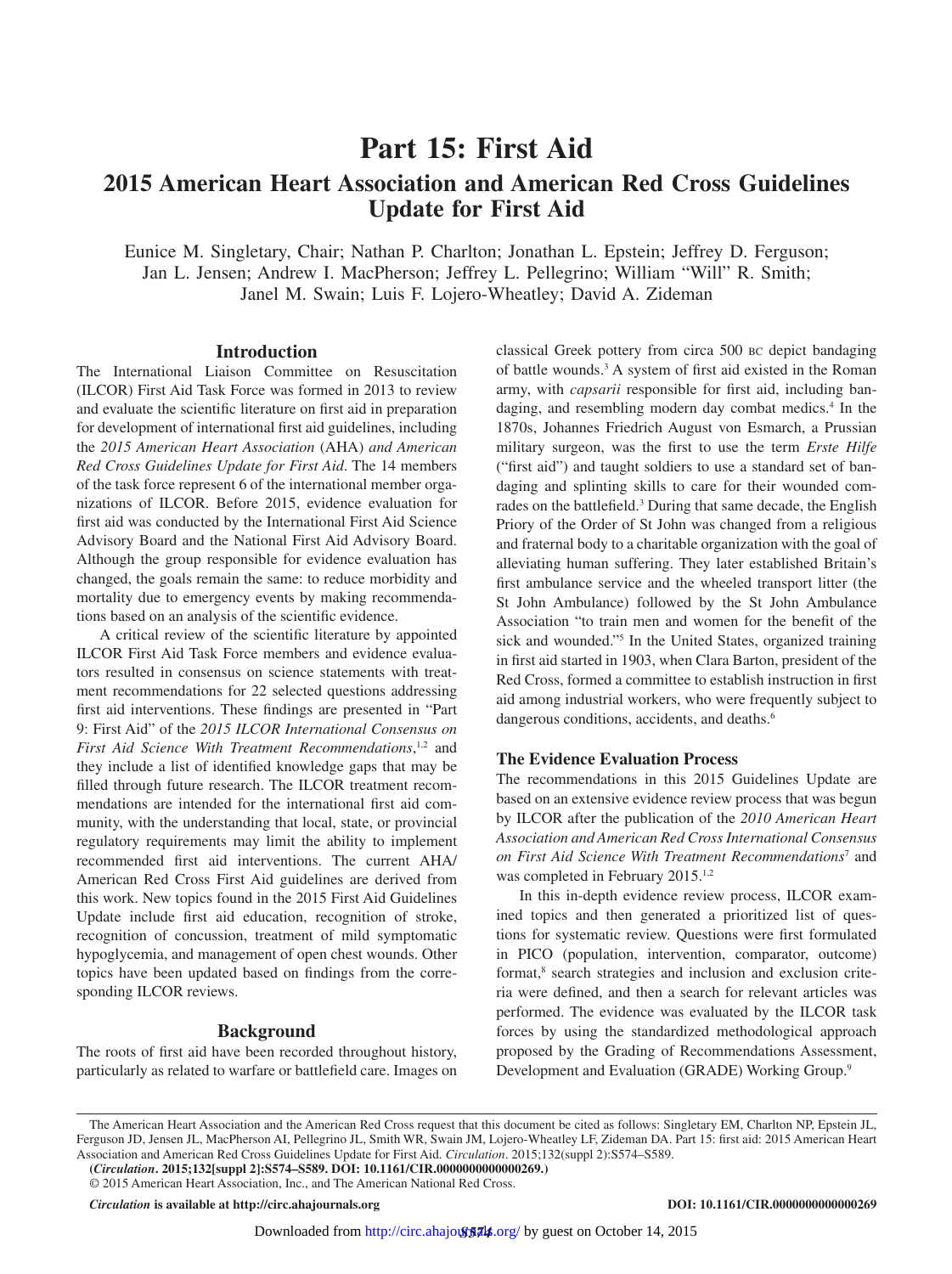The quality of the evidence was categorized based on the study methodologies and the 5 core GRADE domains of risk of bias, inconsistency, indirectness, imprecision, and other considerations (including publication bias). Where possible, consensus-based treatment recommendations were created.

To create this 2015 First Aid Guidelines Update, the AHA and the American Red Cross formed a joint writing group, with careful attention to avoiding conflicts of interest, to assessing the ILCOR treatment recommendations, and to writing AHA and American Red Cross treatment recommendations by using the AHA Class of Recommendation and Level of Evidence (LOE) system. The recommendations made in the 2015 Guidelines Update are informed by the ILCOR recommendations and GRADE classification, in the context of the delivery of medical care in North America. Throughout the online version of this document, live links are provided so the reader can connect directly to the systematic review on the ILCOR website, the Scientific Evidence Evaluation and Review System (SEERS) site. These links are indicated by a superscript combination of letters and numbers (eg, FA 517). We encourage readers to review the evidence and appendixes, such as the GRADE tables. For further information, please see "Part 2: Evidence Evaluation and Management of Conflicts of Interest."

A paucity of research in the field of first aid is present, although certain topics have received recent attention (eg, tourniquets for traumatic amputations, hemostatic dressings, identification of stroke symptoms). Without research into first aid interventions, all recommendations must be derived indirectly from hospital-based, animal, or, at best, emergency medical services (EMS) studies.

#### **Definition of First Aid**

We define *first aid* as helping behaviors and initial care provided for an acute illness or injury. The goals of a first aid provider include preserving life, alleviating suffering, preventing further illness or injury, and promoting recovery. First aid can be initiated by anyone in any situation and includes self-care. First aid assessments and interventions should be medically sound and based on scientific evidence or, in the absence of such evidence, on expert consensus. First aid competencies include, at any level of training,

- Recognizing, assessing, and prioritizing the need for first aid
- Providing care by using appropriate knowledge, skills, and behaviors
- • Recognizing limitations and seeking additional care when needed

The scope of first aid is not purely scientific; it is influenced by both training and regulatory constraints. The definition of scope is therefore variable and should be defined according to circumstances, need, and regulatory requirements.

#### **First Aid Education[FA 773](https://volunteer.heart.org/apps/pico/Pages/PublicComment.aspx?q=773)—New**

First aid education can be accomplished through a variety of means, including online courses, classes, and public health campaigns. First aid education can increase survival rates, reduce injury severity, and resolve symptoms over a spectrum of approaches, including public health campaigns,10,11 focused health topics, or courses that result in certification.<sup>12</sup> Education and training in first aid can be useful to improve morbidity and mortality from injury and illness (Class IIa, LOE C-LD). We recommend that first aid education be universally available (Class I, LOE C-EO).

#### **Calling for Help**

The goal of first aid intervention is to recognize when help is needed and how to get it. This goal includes learning how and when to access the EMS system (9-1-1), how to activate the on-site emergency response plan, and how to contact the Poison Control Center (1-800-222-1222).

Providing care for someone who is ill or injured should not usually delay calling for more advanced care if needed. However, if the first aid provider is alone with an injured or ill person and there are imminent threats to life involving the ABCs (airway, breathing, circulation), then basic care—such as opening an airway or applying pressure to the site of severe bleeding—should be provided before leaving the victim to activate the emergency response system or phone for help (EMS or 9-1-1).

## **Positioning the Ill or Injured Person[FA 517](https://volunteer.heart.org/apps/pico/Pages/PublicComment.aspx?q=517)—Updated**

Generally, an ill or injured person should not need to be moved. This is especially important if you suspect, from the person's position or the nature of the injury, that the person may have a pelvic or spine injury. There are times, however, when the person should be moved:

- If the area is unsafe for the first aid provider or the person, move to a safe location if possible (Class I, LOE C-EO).
- If a person is unresponsive and breathing normally, it may be reasonable to place him or her in a lateral sidelying recovery position (Class IIb, LOE C-LD). There is evidence that this position will help increase total airway volume<sup>13</sup> and decrease stridor severity.<sup>14</sup> Extend one of the person's arms above the head and roll the body to the side so that the person's head rests on the extended arm. Once the person is on his or her side, bend both legs to stabilize the body. There is little evidence to suggest an alternative optimal recovery position.<sup>1</sup> If a person is unresponsive and not breathing normally, proceed with basic life support guidelines (see "Part 5: Adult Basic Life Support and Cardiopulmonary Resuscitation Quality").
- If a person has been injured and the nature of the injury suggests a neck, back, hip, or pelvic injury, the person should not be rolled onto his or her side and instead should be left in the position in which they were found, to avoid potential further injury (Class I, LOE C-EO). If leaving the person in the position found is causing the person's airway to be blocked, or if the area is unsafe, move the person only as needed to open the airway and to reach a safe location (Class I, LOE C-EO).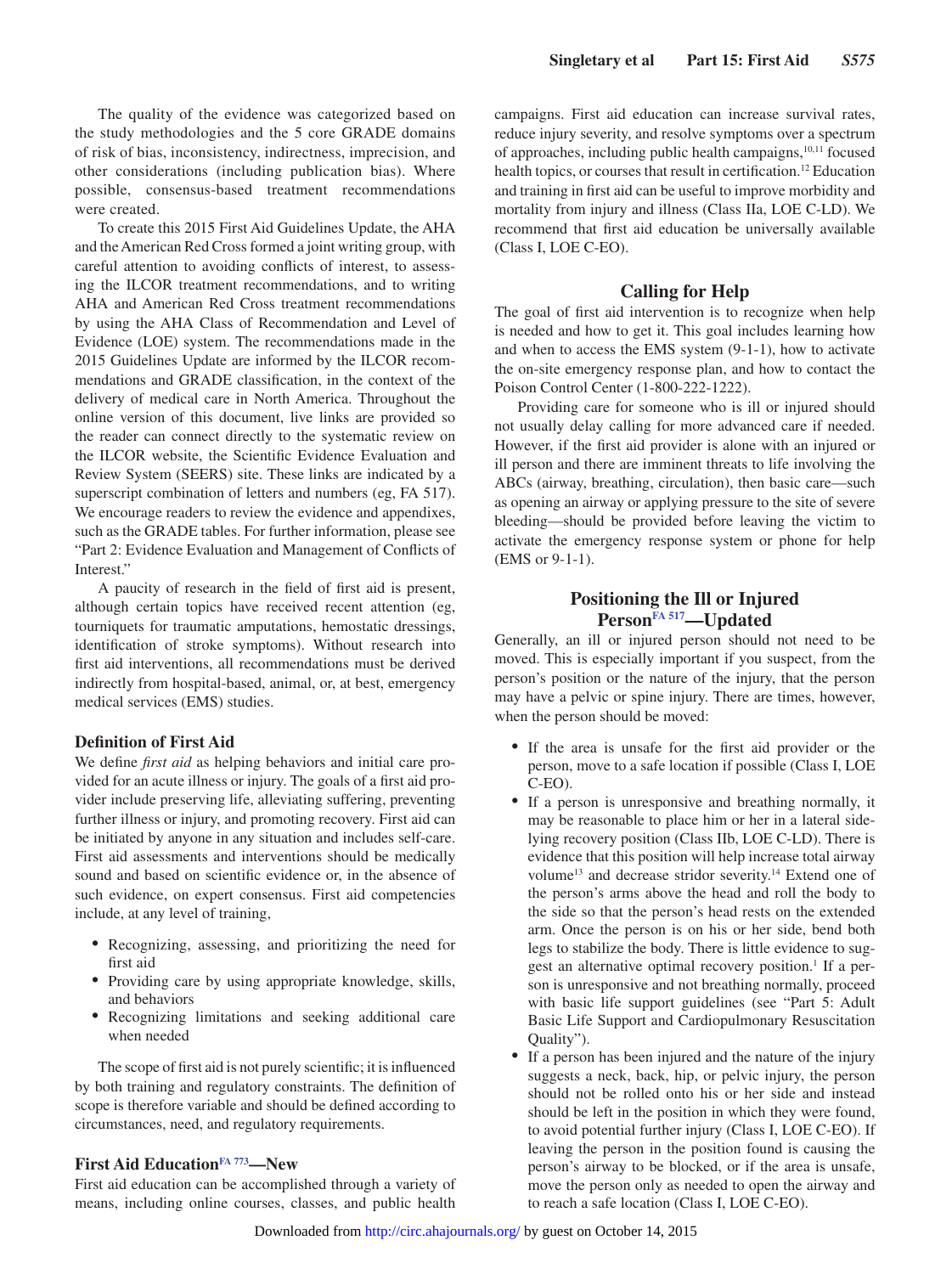## **Position for Shock[FA 520—](https://volunteer.heart.org/apps/pico/Pages/PublicComment.aspx?q=520)Updated**

The ILCOR 2015 International Consensus on CPR and ECC Science With Treatment Recommendations (C2015) reviewed the published evidence in support of various body positions that might be used by a first aid provider for a person in shock. Studies included normotensive volunteers; healthy individuals who underwent phlebotomy; and patients with septic, cardiogenic, or hypovolemic shock. Study results were sometimes conflicting.15–20 One observational study found a lower cardiac index and higher heart rate for individuals following phlebotomy when placed in a standing position compared with the supine position.20 Other studies found that the addition of passive leg raising alone compared to the supine position in hypotensive patients resulted in an improvement in various vital signs and indicators of cardiac output, but this effect was temporary, lasting no more than 7 minutes.16,17,20 There were no reported adverse effects due to raising the feet.

If a person shows evidence of shock and is responsive and breathing normally, it is reasonable to place or maintain the person in a supine position (Class IIa, LOE C-LD). If there is no evidence of trauma or injury (eg, simple fainting, shock from nontraumatic bleeding, sepsis, dehydration), raising the feet about 6 to 12 inches (about  $30^{\circ}$  to  $60^{\circ}$ ) from the supine position is an option that may be considered while awaiting arrival of EMS (Class IIb, LOE C-LD). Do not raise the feet of a person in shock if the movement or the position causes pain (Class III: Harm, LOE C-EO).

## **Oxygen Use in First Aid[FA 519—](https://volunteer.heart.org/apps/pico/Pages/PublicComment.aspx?q=519)Updated**

Despite the common use of supplementary oxygen in various medical conditions, there is little evidence to support its use in the first aid setting. Administration of oxygen is not considered a standard first aid skill. However, oxygen may be available in some first aid environments and requires specific training in its use.

The 2015 ILCOR evidence review of oxygen in the first aid setting sought to determine the impact of oxygen supplementation, as compared with no oxygen supplementation, on outcomes of patients with shortness of breath, difficulty breathing, or hypoxia. The review attempted to identify specific medical conditions, other than chest pain, that may benefit from supplementary oxygen administration by first aid providers. Supplementary oxygen for adults with chest pain, during CPR and after return of spontaneous circulation, is addressed in "Part 5: Adult Basic Life Support and Cardiopulmonary Resuscitation Quality," "Part 7: Adult Advanced Cardiovascular Life Support," "Part 8: Post–Cardiac Arrest Care," and "Part 9: Acute Coronary Syndromes." No evidence was found in the C2015 review for or against the routine administration of supplementary oxygen by first aid providers.<sup>1</sup>

Evidence was identified showing a beneficial effect with the use of supplementary oxygen for the relief of decompression sickness.21 The use of supplementary oxygen by first aid providers with specific training is reasonable for cases of decompression sickness (Class IIa, LOE C-LD).

Patients with advanced cancer may use oxygen at home. One meta-analysis $22$  found that the use of oxygen for patients

with advanced cancer who had normoxia and dyspnea was not of benefit in relieving dyspnea. Two small, randomized controlled trials demonstrated relief of dyspnea in patients with advanced cancer who had hypoxemia and dyspnea.23,24 For first aid providers with specific training in the use of oxygen, the administration of supplementary oxygen to persons with known advanced cancer with dyspnea *and* hypoxemia may be reasonable (Class IIb, LOE B-R).

Although no evidence was identified to support the use of oxygen, it might be reasonable to provide oxygen to spontaneously breathing persons who are exposed to carbon monoxide while waiting for advanced medical care (Class IIb, LOE C-EO).

Oxygen delivery mechanisms and amounts will vary with the individual's underlying health problems. Specialized courses are available for persons who may potentially need to use oxygen in the settings described above.

## **Medical Emergencies**

## **Bronchodilators for Asthma With Shortness of Breath[FA 534](https://volunteer.heart.org/apps/pico/Pages/PublicComment.aspx?q=534)**

There are many causes of shortness of breath. Some people carry inhaled medications to relieve certain causes of shortness of breath and wheezing, such as bronchitis, asthma, reactive airway disease or chronic obstructive pulmonary disease. The incidence of severe asthma and deaths from asthma are increasing.25 First aid providers will likely encounter persons with a previous diagnosis of asthma and prescribed inhaled medication who have acute difficulty breathing and/ or wheezing.

Inhaled bronchodilators have been shown to be effective in patients with asthma and acute shortness of breath.26–36 Evidence from included studies was extrapolated from the prehospital and emergency department settings.

The incidence of adverse events related to the use of inhaled bronchodilators is low: multiple studies show that treatment with albuterol/salbutamol causes no significant change in heart rate,<sup>26,31-33</sup> blood pressure,<sup>33</sup> serum potassium, tremor, headache, nervousness, weakness, palpitation, or dry mouth.<sup>26</sup> However, a single study showed a statistically significant difference in heart rate with different treatment regimens of salbutamol/albuterol.26

It is reasonable for first aid providers to be familiar with the available inhaled bronchodilator devices and to assist as needed with the administration of prescribed bronchodilators when a person with asthma is having difficulty breathing (Class IIa, LOE B-R).

#### **Stroke Recognition[FA 801](https://volunteer.heart.org/apps/pico/Pages/PublicComment.aspx?q=801)—New**

Worldwide, 15 million individuals are estimated to have a stroke each year. Some areas have achieved great success in decreasing the incidence and long-term effects of stroke through prevention, recognition, treatment, and rehabilitation programs. Early stroke recognition through the use of stroke-assessment systems decreases the interval between the time of stroke onset and arrival at the hospital and definitive treatment.37–42 This is associated with better outcomes, such as improved neurologic function. From a first aid education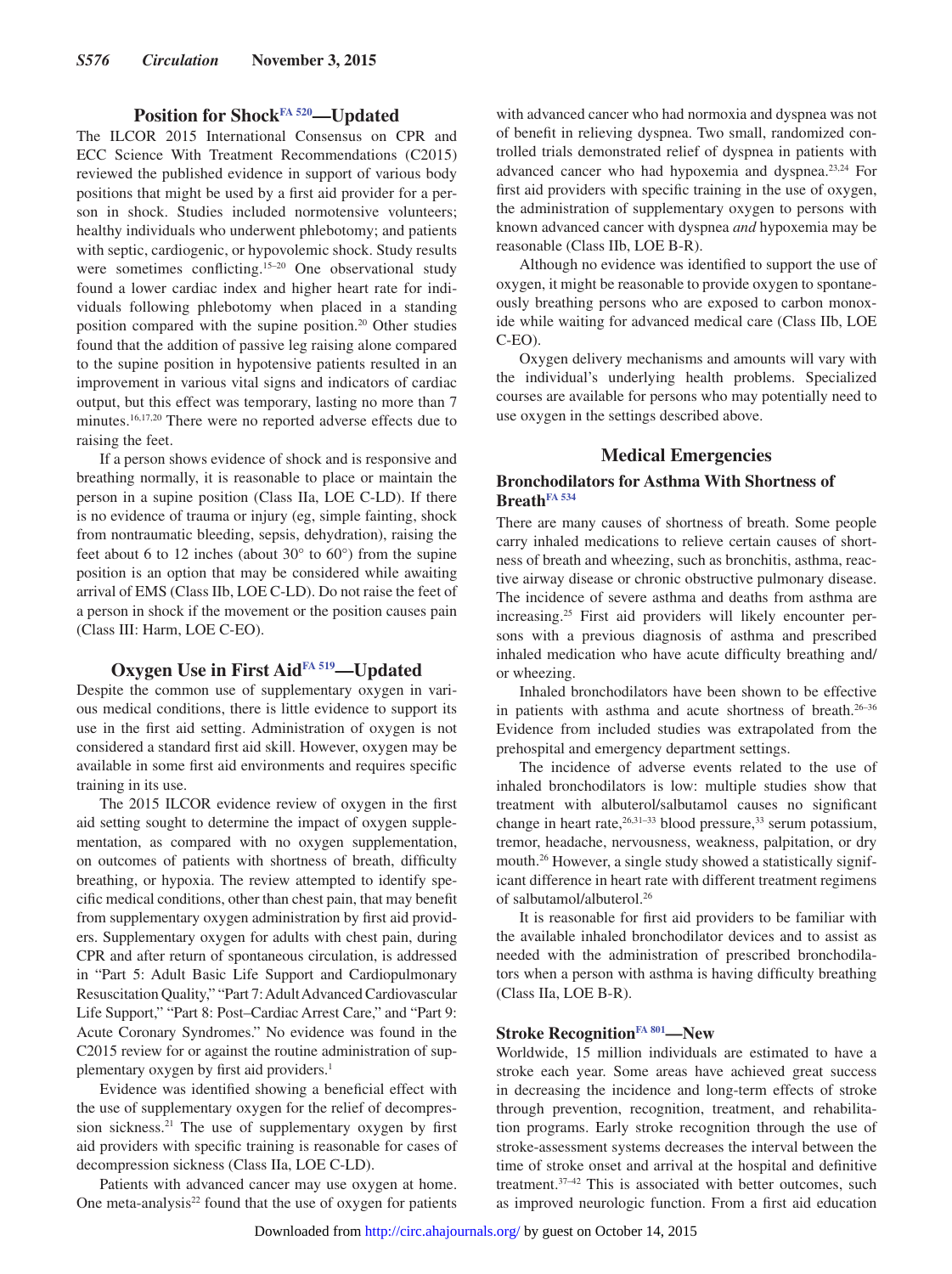perspective, it has been shown that 94.4% of lay providers trained in a stroke-assessment system are able to recognize signs and symptoms of a stroke, compared with 76.4% of those without training. The ability to recognize stroke with a stroke-assessment system persists at 3 months after training.<sup>43</sup>

The Face, Arm, Speech, Time (FAST) and Cincinnati Prehospital Stroke Scale (CPSS) stroke assessment systems are the simplest of these tools, with high sensitivity for the identification of stroke.<sup>1</sup> If glucose measurement is available to the first aid provider, stroke assessment systems such as the Los Angeles Prehospital Stroke Screen (LAPSS), Ontario Prehospital Stroke Scale (OPSS), Recognition of Stroke in the Emergency Room (ROSIER), and Kurashiki Prehospital Stroke Scale (KPSS) show increased specificity.1,37–42,44–60

The use of a stroke assessment system by first aid providers is recommended (Class I, LOE B-NR).

#### **Chest Pain[FA 871,](https://volunteer.heart.org/apps/pico/Pages/PublicComment.aspx?q=871) [FA 586](https://volunteer.heart.org/apps/pico/Pages/PublicComment.aspx?q=586)**

Chest pain is a common health problem with a myriad of causes, ranging from minor chest wall strains to pneumonia, angina, or myocardial infarction. It can be very difficult to differentiate chest pain of cardiac origin, such as a heart attack or myocardial infarction, from other origins. Common signs and symptoms associated with chest pain or discomfort of cardiac origin include shortness of breath, nausea, sweating, or pain in the arm(s) or back.

Aspirin has been found to significantly decrease mortality due to myocardial infarction in several large studies<sup>61-63</sup> and is therefore recommended for persons with chest pain due to suspected myocardial infarction (Class I, LOE B-R). There was no evidence of allergic reactions in 1 small study,<sup>64</sup> but there was an increased risk of bleeding among recipients of aspirin in 1 large study.<sup>61</sup>

The 2015 ILCOR systematic review for the use of aspirin in chest pain did not find any evidence to support the use of aspirin for undifferentiated chest pain.<sup>1</sup> When early aspirin administration (ie, in the first few hours after onset of symptoms) is compared with late aspirin administration (eg, after hospital arrival) for chest pain due to myocardial infarction, a reduction of mortality is found.<sup>61,65,66</sup>

Call EMS immediately for anyone with chest pain or other signs of heart attack, rather than trying to transport the person to a healthcare facility yourself (Class I, LOE C-EO).

While waiting for EMS to arrive, the first aid provider may encourage a person with chest pain to take aspirin if the signs and symptoms suggest that the person is having a heart attack and the person has no allergy or contraindication to aspirin, such as recent bleeding (Class IIa, LOE B-NR). The suggested dose of aspirin is 1 adult 325-mg tablet, or 2 to 4 low-dose "baby" aspirins (81 mg each), chewed and swallowed. If a person has chest pain that does not suggest that the cause is cardiac in origin, or if the first aid provider is uncertain or uncomfortable with administration of aspirin, then the first aid provider should not encourage the person to take aspirin (Class III: Harm, LOE C-EO). The decision to administer aspirin in these cases may be deferred to an EMS provider with physician oversight.

## **Anaphylaxis[FA 500](https://volunteer.heart.org/apps/pico/Pages/PublicComment.aspx?q=500)—Updated**

Allergic reactions do not require epinephrine, but a small portion of reactions can progress to anaphylaxis. Epinephrine is recommended for anaphylaxis, and persons at risk are typically prescribed and carry an epinephrine autoinjector. An anaphylactic reaction involves 2 or more body systems and can be life-threatening. Symptoms may include respiratory difficulty (such as wheezing), cutaneous manifestations (such as hives or swelling of the lips and eyes), cardiovascular effects (such as hypotension, cardiovascular collapse, or shock), or gastrointestinal cramping and diarrhea. This update does not change the 2010 Guidelines recommendation that first aid providers assist with or administer to persons with symptoms of anaphylaxis their own epinephrine when they are having a reaction.<sup>6</sup> The recommended dose of epinephrine is 0.3 mg intramuscularly for adults and children greater than 30 kg, 0.15 mg intramuscularly for children 15 to 30 kg, or as prescribed by the person's physician. First aid providers should call 9-1-1 immediately when caring for a person with suspected anaphylaxis or a severe allergic reaction (Class I, LOE C-EO).

A second dose of epinephrine has been found to be beneficial for persons not responding to a first dose.<sup>67–75</sup> When a person with anaphylaxis does not respond to the initial dose, and arrival of advanced care will exceed 5 to 10 minutes, a repeat dose may be considered (Class IIb, LOE C-LD).

#### **Hypoglycemi[aFA 795](https://volunteer.heart.org/apps/pico/Pages/PublicComment.aspx?q=795)—New**

Hypoglycemia can manifest as a variety of symptoms, including confusion, altered behavior, diaphoresis, or tremulousness. Diabetics who display these symptoms should be assumed by the first aid provider to have hypoglycemia. If the person is unconscious, exhibits seizures, or is unable to follow simple commands or swallow safely, the first aid provider should call for EMS immediately (Class I, LOE C-EO).

Evidence from the 2015 ILCOR systematic review demonstrates more rapid clinical relief of symptomatic hypoglycemia with glucose tablets compared with various evaluated dietary sugars, such as sucrose- or fructose-containing candies or foods, orange juice, or milk (Table 1).<sup>76–78</sup> If a person with diabetes reports low blood sugar or exhibits signs or symptoms of mild hypoglycemia and is able to follow simple commands and swallow, oral glucose should be given to attempt to resolve the hypoglycemia. Glucose tablets, if available, should be used to reverse hypoglycemia in a person who is able to take these orally (Class I, LOE B-R).

If glucose tablets are not available, other forms of dietary sugars, as depicted in Table 1, have been found to be effective as a substitute for glucose tablets to reverse hypoglycemia.76–79 It is reasonable to use these dietary sugars as an alternative to glucose tablets (when not available) for reversal of mild symptomatic hypoglycemia (Class IIa, LOE B-R).

For diabetics with symptoms of hypoglycemia, symptoms may not resolve until 10 to 15 minutes after ingesting glucose tablets or dietary sugars (Table 1).<sup>76–79</sup> First aid providers should therefore wait at least 10 to 15 minutes before calling EMS and re-treating a diabetic with mild symptomatic hypoglycemia with additional oral sugars (Class I, LOE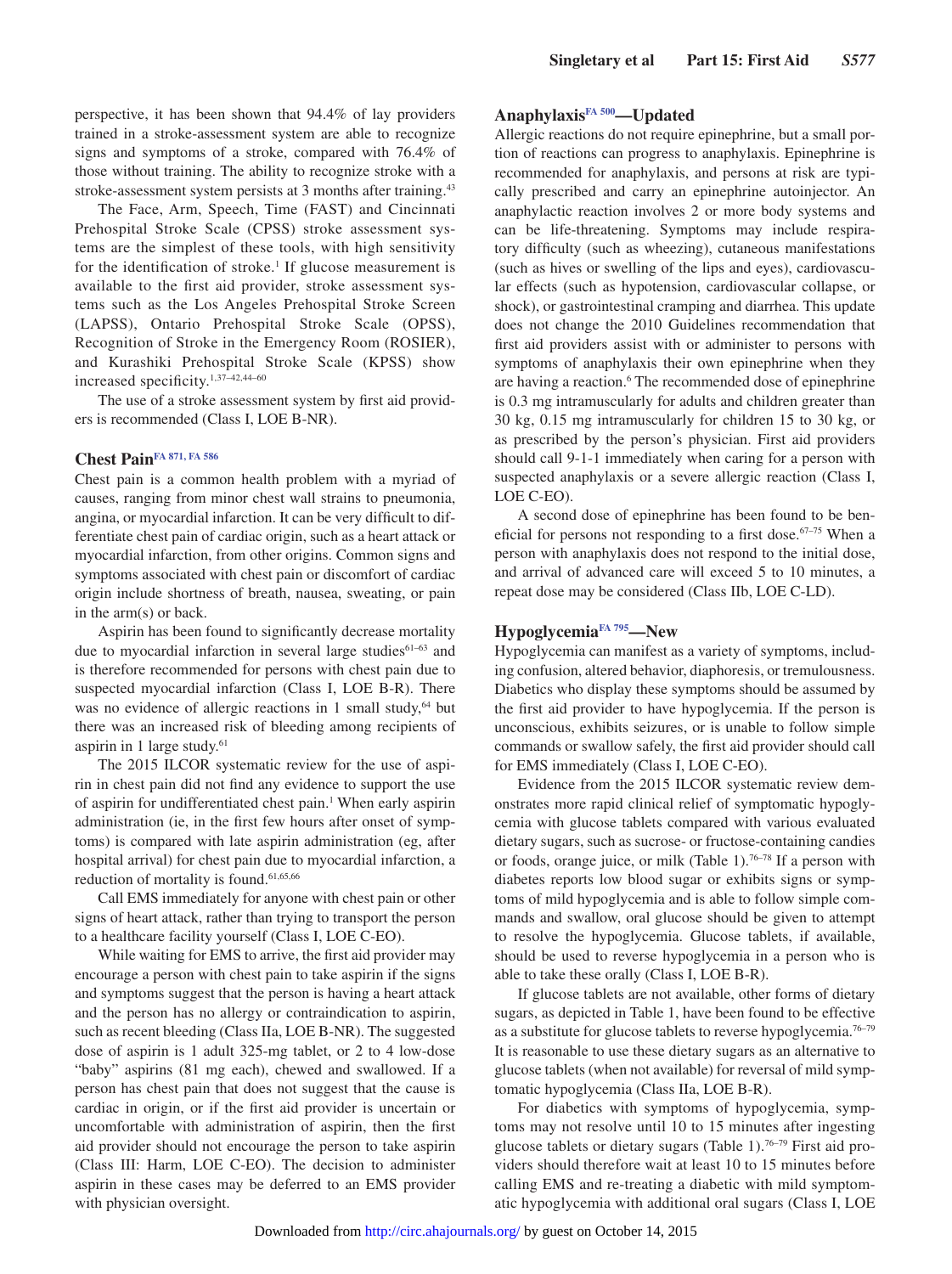| Type of Food or Fluid                            | Carbohydrates/Serving | Measure Representing 20 g<br>Carbohydrates* | Clinical Relief 15 min or<br><b>Less After Ingestion</b> |
|--------------------------------------------------|-----------------------|---------------------------------------------|----------------------------------------------------------|
| Glucose tablets                                  | Varies                | Varies                                      | 194/223 (87.0%)                                          |
| Glucose 71%/oligosaccharides 29% candy (Mentos)  | $2.8$ g/mint          | $5-10$ mints                                | 44/48 (91.7%)                                            |
| Sucrose candy (Skittles)                         | $0.9$ q/candy         | 20–25 candies                               | 150/177 (84.7%)                                          |
| Jelly beans                                      | 1.1 g/jelly bean      | 15-20 jelly beans                           | 33/45 (73.3%)                                            |
| Orange juice (unsweetened, from concentrate)     | 1 g/10 mL             | 200 mL                                      | 35/50 (70.0%)                                            |
| Fructose (fruit leather, such as Stretch Island) | 10 g/strip            | 2 strips                                    | 111/165 (67.3%)                                          |
| Whole milk                                       | 21.75 g/mL            | 435 mL                                      | Not reported                                             |

**Table 1. Types of Food Representing 20 g of Carbohydrates and Number of People With Improvement in Hypoglycemia Within 15 Minutes (Based on Included Evidence)1**

\*These measurements may differ from those in the evaluated studies, as the amount was not standardized across studies.

B-R). If the person's status deteriorates during that time or does not improve, the first aid provider should call EMS (Class I, LOE C-EO).

chemical eye injury should contact their local poison control center or, if a poison control center is not available, seek help from a medical provider or 9-1-1 (Class I, LOE C-EO).

## **Exertional Dehydratio[nFA 584—](https://volunteer.heart.org/apps/pico/Pages/PublicComment.aspx?q=584)Updated**

First aid providers are often called upon to assist at "hydration stations" at sporting events. Vigorous exercise, particularly in hot and humid environments, can lead to significant dehydration with loss of water and electrolytes through sweat.

Evidence from the 2015 ILCOR systematic review shows that ingestion of 5% to 8% carbohydrate-electrolyte (CE) solutions facilitates rehydration after exercise-induced dehydration and is generally well tolerated.<sup>80,81</sup> Studies in this review looked at the specific percentage CE solutions described and did not evaluate oral rehydration therapy or salts that are sometimes used for diarrheal illness. In the absence of shock, confusion, or inability to swallow, it is reasonable for first aid providers to assist or encourage individuals with exertional dehydration to orally rehydrate with CE drinks (Class IIa, LOE B-R). For individuals with severe dehydration with shock, confusion or symptoms of heat stroke, or symptoms of heat exhaustion or cramps, refer to the 2010 First Aid Guidelines.<sup>6</sup> Lemon tea-based CE drinks and Chinese tea with caffeine have been found to be similar to water for rehydration.<sup>82</sup> Other beverages, such as coconut water and 2% milk, have also been found to promote rehydration after exercise-associated dehydration, but they may not be as readily available.<sup>80,82,83</sup> If these alternative beverages are not available, potable water may be used (Class IIb, LOE B-R).

#### Toxic Eye Injury<sup>FA 540</sup>

Chemical injury to the eye occurs most commonly from chemicals in powder and liquid form. Evidence limited to a single study of eye exposure to an alkali showed improvement in ocular pH following irrigation with tap water compared with normal saline. In this study, irrigation with 1.5 L of solution occurred over 15 minutes.<sup>84</sup> It can be beneficial to rinse eyes exposed to toxic chemicals immediately and with a copious amount of tap water for at least 15 minutes or until advanced medical care arrives (Class IIa, LOE C-LD). If tap water is not available, normal saline or another commercially available eye irrigation solution may be reasonable (Class IIb, LOE C-LD). First aid providers caring for individuals with

## **Trauma Emergencies**

## **Bleedin[gFA 530](https://volunteer.heart.org/apps/pico/Pages/PublicComment.aspx?q=530)**

Control of bleeding is an important first aid skill. Standard first aid bleeding control includes applying direct pressure with or without gauze. The 2015 ILCOR systematic review evaluated the use of pressure points, elevation, local application of ice, tourniquets, and hemostatic dressings for the control of bleeding compared with direct pressure.

#### *Direct Pressure, Pressure Points, and Elevation*

There continues to be no evidence to support the use of pressure points or elevation of an injury to control external bleeding. The use of pressure points or elevation of an extremity to control external bleeding is not indicated (Class III: No Benefit, LOE C-EO). The standard method for first aid providers to control open bleeding is to apply direct pressure to the bleeding site until it stops. Control open bleeding by applying direct pressure to the bleeding site (Class I, LOE B-NR).

#### *Localized Cold Therapy*

There are limited data from the hospital setting demonstrating a benefit from application of localized cold therapy compared to direct pressure alone to closed bleeding, such as a bruise or hematoma.85,86 Local cold therapy, such as an instant cold pack, can be useful for these types of injuries to the extremity or scalp (Class IIa, LOE C-LD). Cold therapy should be used with caution in children because of the risk of hypothermia in this population (Class I, LOE C-EO).

## *Tourniquet[sFA 768](https://volunteer.heart.org/apps/pico/Pages/PublicComment.aspx?q=768)*

Tourniquets can be effective for severe external limb bleeding. The use of tourniquets in the prehospital setting for severe external limb bleeding has been studied in the military setting<sup>87–94</sup> and civilian EMS setting.<sup>95,96</sup> The effectiveness and complications of different types of tourniquets, such as military tourniquets compared with commercial or improvised tourniquets, was not reviewed for 2015. However, tourniquets have been found to control bleeding effectively in most cases.87,89,93,95 Potential complications include compartment syndrome,<sup>88</sup> nerve damage,<sup>88,90,93,95</sup> damage to blood vessels,<sup>95</sup>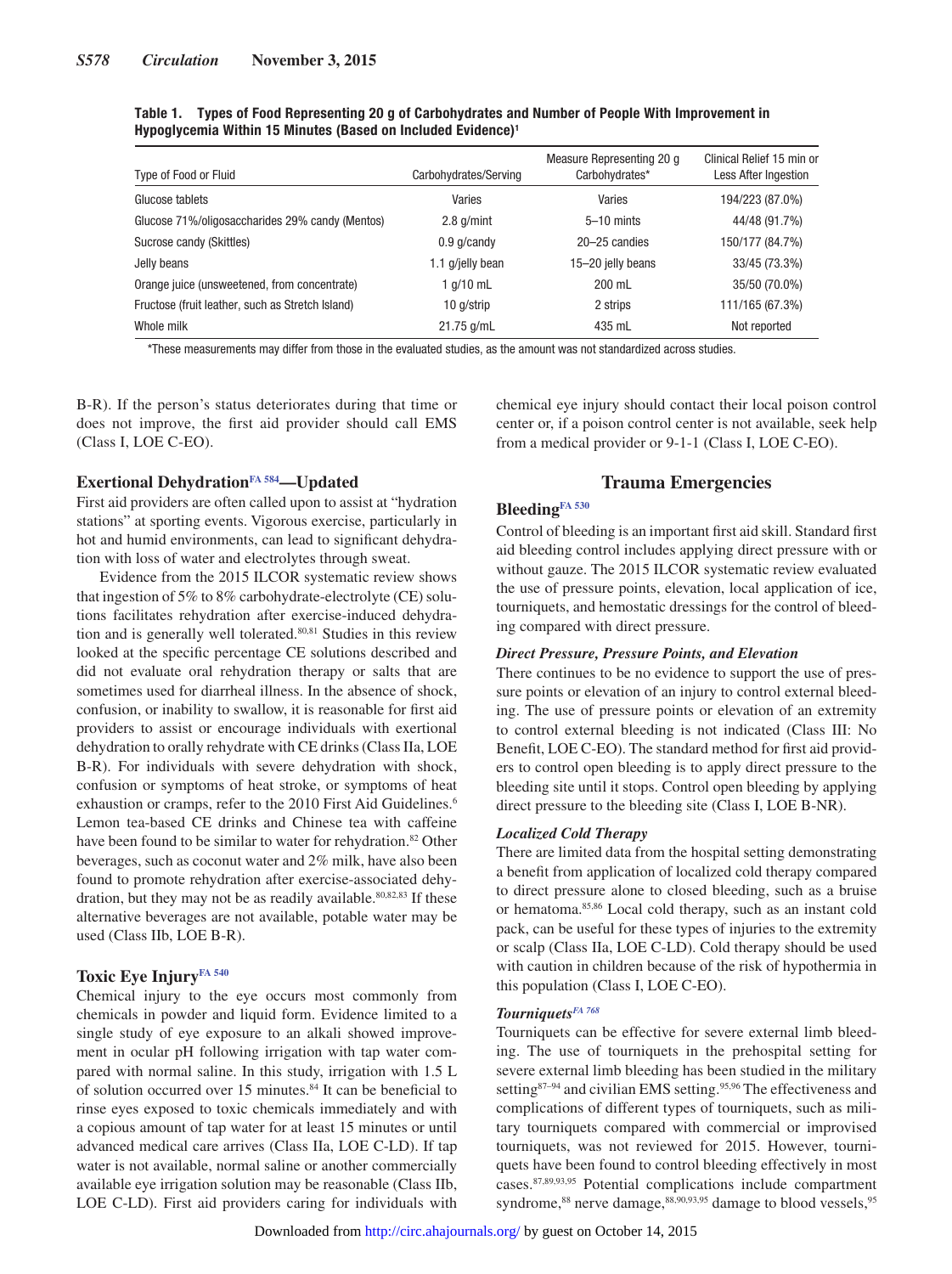and amputation or limb shortening.87,88,90,93 Complications may be related to tourniquet pressure and duration of occlusion, but there is insufficient evidence to determine a minimal critical time beyond which irreversible complications may occur. Because the rate of complications is low and the rate of hemostasis is high, first aid providers may consider the use of a tourniquet when standard first aid hemorrhage control does not control severe external limb bleeding (Class IIb, LOE C-LD).

A tourniquet may be considered for initial care when a first aid provider is unable to use standard first aid hemorrhage control, such as during a mass casualty incident, with a person who has multisystem trauma, in an unsafe environment, or with a wound that cannot be accessed (Class IIb, LOE C-EO). Although maximum time for tourniquet use was not reviewed by a 2015 ILCOR systematic review, it has been recommended that the first aid provider note the time that a tourniquet is first applied and communicate this information with EMS providers.<sup>6</sup> It is reasonable for first aid providers to be trained in the proper application of tourniquets, both manufactured and improvised (Class IIa, LOE C-EO).

#### *Hemostatic Dressings<sup>FA 769</sup>—Updated*

Hemostatic dressings are becoming more commonly used to control bleeding, especially in the military setting. $97-99$  Earlygeneration powder or granular hemostatic agents were poured directly into the wound and were associated with exothermic reactions that could worsen tissue injury. Because of the potential for adverse effects and the variability of effectiveness of early hemostatic agents and dressings, routine use has not previously been advised. Newer-generation hemostatic agent–impregnated dressings are safer and effective in providing hemostasis in up to 90% of participants in case series. $97-100$ Both complications and adverse effects are now uncommon but may include wound infection and exothermic burns.<sup>97</sup> Use of newer-generation hemostatic dressings is increasing in the civilian setting.100

Hemostatic dressings may be considered by first aid providers when standard bleeding control (direct pressure with or without gauze or cloth dressing) is not effective for severe or life-threatening bleeding (Class IIb, LOE C-LD). Hemostatic dressings are likely of greatest use for severe external bleeding in locations where standard hemorrhage control is not effective, when a tourniquet cannot be applied (trunk or junctional areas such as the abdomen or axilla/groin), when a tourniquet is not available, or when a tourniquet is not effective to stop bleeding. Proper application of hemostatic dressings requires training (Class I, LOE C-EO).

#### **Open Chest Wounds[FA 525—](https://volunteer.heart.org/apps/pico/Pages/PublicComment.aspx?q=525)New**

Management of an open chest wound in out-of-hospital settings is challenging and requires immediate activation of EMS. The greatest concern is the improper use of a dressing or device that could lead to fatal tension pneumothorax. There are no human studies comparing the application of an occlusive device versus a nonocclusive device.<sup>1</sup> We recommend against the application of an occlusive dressing or device by first aid providers for individuals with an open chest wound (Class III: Harm, LOE C-EO). In the first aid situation, it is

reasonable to leave an open chest wound exposed to ambient air without a dressing or seal (Class IIa, LOE C-EO). If a nonocclusive dressing, such as a dry gauze dressing, is applied for active bleeding, care must be taken to ensure that saturation of the dressing does not lead to partial or complete occlusion.

#### **Concussio[nFA 799—](https://volunteer.heart.org/apps/pico/Pages/PublicComment.aspx?q=799)New**

The signs and symptoms of concussion (mild traumatic brain injury) are complex. The classic signs of concussion after head trauma include feeling stunned or dazed, or experiencing headache, nausea, dizziness and unsteadiness (difficulty in balance), visual disturbance, confusion, or loss of memory (from either before or after the injury).<sup>101</sup> The various grades and combinations of these symptoms make the recognition of concussion difficult.102 Furthermore, changes may be subtle and yet progressive.

First aid providers are often faced with the decision as to what advice to give to a person after minor head trauma, and it is now widely recognized that an incorrect decision can have long-term serious or even fatal consequences.<sup>103</sup>

There are no clinical studies to support the use of a simple concussion scoring system by first aid providers. Any person with a head injury that has resulted in a change in level of consciousness, has progressive development of signs or symptoms as described above, or is otherwise a cause for concern should be evaluated by a healthcare provider or EMS personnel as soon as possible (Class I, LOE C-EO). Using any mechanical machinery, driving, cycling, or continuing to participate in sports after a head injury should be deferred by these individuals until they are assessed by a healthcare provider and cleared to participate in those activities (Class I, LOE C-EO).

#### **Spinal Motion Restriction**<sup>FA 772</sup>

The terms *spinal immobilization* and *spinal motion restriction* have been used synonymously in the past. Because true spinal immobilization is not possible, the term *spinal motion restriction* is now being used to describe the practice of attempting to maintain the spine in anatomical alignment and minimize gross movement, with or without the use of specific adjuncts such as collars.

In the 2010 review, no published studies were identified to support or refute the benefit of spinal immobilization and/or the method by which to apply spinal motion restriction (SMR) by first aid providers.7 For the 2015 ILCOR systematic review, cervical SMR in injured persons without penetrating trauma, as a component of total SMR, was the specific focus for evidence review. Thus, the evidence evaluation was limited to the use of cervical collars. Potential adverse effects from the use of a cervical collar include increased intracranial pressure $104-109$  and potential airway compromise.<sup>110</sup> Once again, no studies were found that demonstrated a decrease in neurologic injury with the use of a cervical collar.<sup>111</sup>

While complete SMR may be indicated for individuals who have blunt mechanism of injury and who meet high-risk criteria as recommended in the 2010 Guidelines,<sup>6</sup> the proper technique for SMR requires extensive training and practice to be performed properly and is thus not considered a skill for first aid providers.

With a growing body of evidence showing more actual harm and no good evidence showing clear benefit, we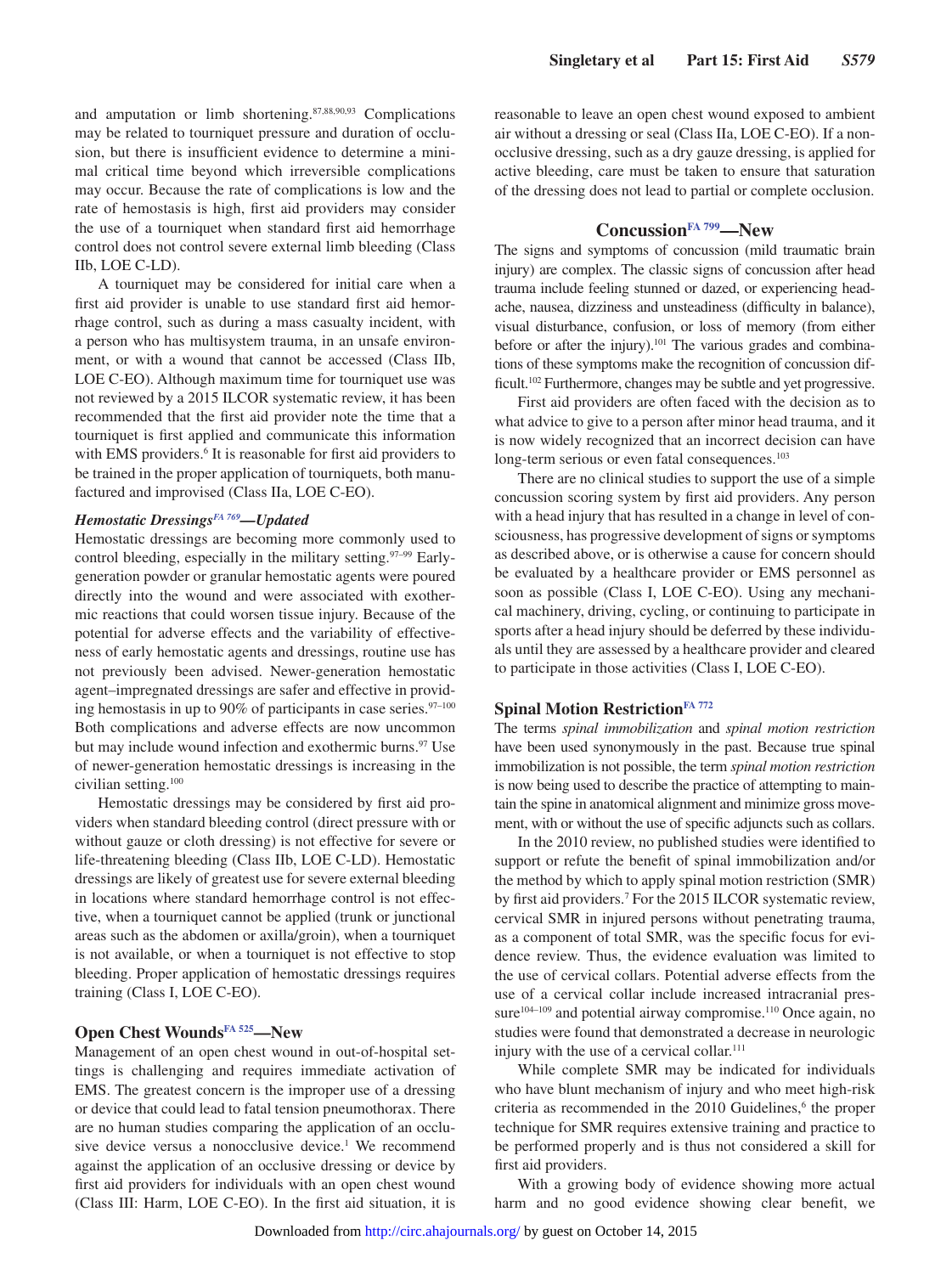recommend against routine application of cervical collars by first aid providers (Class III: Harm, LOE C-LD). If a first aid provider suspects a spinal injury, he or she should have the person remain as still as possible and await the arrival of EMS providers (Class I, LOE C-EO).

#### **Musculoskeletal Trauma**

## **Suspected Long Bone Fractures**<sup>FA 503</sup>

Long bone fractures may at times be severely angulated. The 2015 ILCOR systematic review attempted to compare straightening of angulated long bone fractures before splinting with splinting in the position found. No studies were identified that evaluate straightening of angulated long bone fractures before splinting. Thus, there is no evidence in the first aid setting for or against the straightening or gentle realignment of a suspected angulated long bone fracture before splinting, including in the presence of neurovascular compromise, for outcomes of incidence of neurologic or vascular injury, ability to splint, pain experienced, or time to medical transportation.<sup>1</sup>

In general, first aid providers should not move or try to straighten an injured extremity (Class III: Harm, LOE C-EO). Based on training and circumstance (such as remote distance from EMS or wilderness settings, presence of vascular compromise), some first aid providers may need to move an injured limb or person. In such situations, providers should protect the injured person, including splinting in a way that limits pain, reduces the chance for further injury, and facilitates safe and prompt transport (Class I, LOE C-EO).

If an injured extremity is blue or extremely pale, activate EMS immediately (Class I, LOE C-EO).

#### **Burns**

## *Thermal Burns: Coolin[gFA 770](https://volunteer.heart.org/apps/pico/Pages/PublicComment.aspx?q=770)*

Burns can come from a variety of sources such as hot water (scalds) and fire. It is known that applying ice directly to a burn can cause tissue ischemia.6,7 The 2015 ILCOR systematic review of the evidence for cooling of burns evaluated agents that were cool or cold, but not frozen. Cooling was found to reduce risk of injury and depth of injury.11,112,113 Cool thermal burns with cool or cold potable water as soon as possible and for at least 10 minutes (Class I, LOE B-NR). If cool or cold water is not available, a clean cool or cold, but not freezing, compress can be useful as a substitute for cooling thermal burns (Class IIa, LOE B-NR). Care should be taken to monitor for hypothermia when cooling large burns (Class I, LOE C-EO). This is particularly important in children, who have a larger body surface area for their weight than adults have.

#### *Burn Dressings[FA 771](https://volunteer.heart.org/apps/pico/Pages/PublicComment.aspx?q=771)*

It is common for first aid providers to cover a burn with a dressing after it has been cooled; however, based on limited

data, there is no evidence that a wet dressing compared with a dry dressing is beneficial for care of a burn.<sup>1</sup> One study showed no benefit for a topical penetrating antibacterial versus petrolatum gauze or for a topical nonpenetrating antibacterial versus dry dressing.114 After cooling of a burn, it may be reasonable to loosely cover the burn with a sterile, dry dressing (Class IIb, LOE C-LD).

Honey, when used as a dressing, has been shown in 2 randomized controlled trials to decrease the risk of infection and mean duration of time to healing when compared with an antibiotic–impregnated gauze dressings.<sup>115,116</sup> Both of these studies were downgraded for risk of bias, imprecision, and indirectness. In general, it may be reasonable to avoid natural remedies, such as honey or potato peel dressings (Class IIb, LOE C-LD). However, in remote or wilderness settings where commercially made topical antibiotics are not available, it may be reasonable to consider applying honey topically as an antimicrobial agent (Class IIb, LOE C-LD).

#### *Burns: When Advanced Care Is Needed*

Burns associated with or involving (1) blistering or broken skin; (2) difficulty breathing; (3) the face, neck, hands, or genitals; (4) a larger surface area, such as trunk or extremities; or (5) other cause for concern should be evaluated by a healthcare provider (Class I, LOE C-EO).

## **Dental Avulsion**<sup>FA 794</sup> —Updated

Dental avulsion injury can damage both the tooth and the supporting soft tissue and bone, resulting in permanent loss of the tooth. Immediate reimplantation of an avulsed tooth is believed by the dental community to result in the greatest chance of tooth survival.117 In situations that do not allow for immediate reimplantation, it can be beneficial to temporarily store an avulsed tooth in a variety of solutions shown to prolong viability of dental cells (Class IIa, LOE C-LD). The following solutions have demonstrated efficacy at prolonging dental cell viability from 30 to 120 minutes, and they may be available to first aid providers (listed in order of preference based on the C2015 evidence review): Hank's Balanced Salt Solution (containing calcium, potassium chloride and phosphate, magnesium chloride and sulfate, sodium chloride, sodium bicarbonate, sodium phosphate dibasic and glucose), propolis, egg white, coconut water, Ricetral, or whole milk.118–128

If none of these solutions are available, it may be reasonable to store an avulsed tooth in the injured persons saliva (not in the mouth) pending reimplantation (Class IIb, LOE C-LD). Viability of an avulsed tooth stored in any of the above solutions is limited. Reimplantation of the tooth within an hour after avulsion affords the greatest chance for tooth survival. Following dental avulsion, it is essential to seek rapid assistance with reimplantation (Class I, LOE C-EO).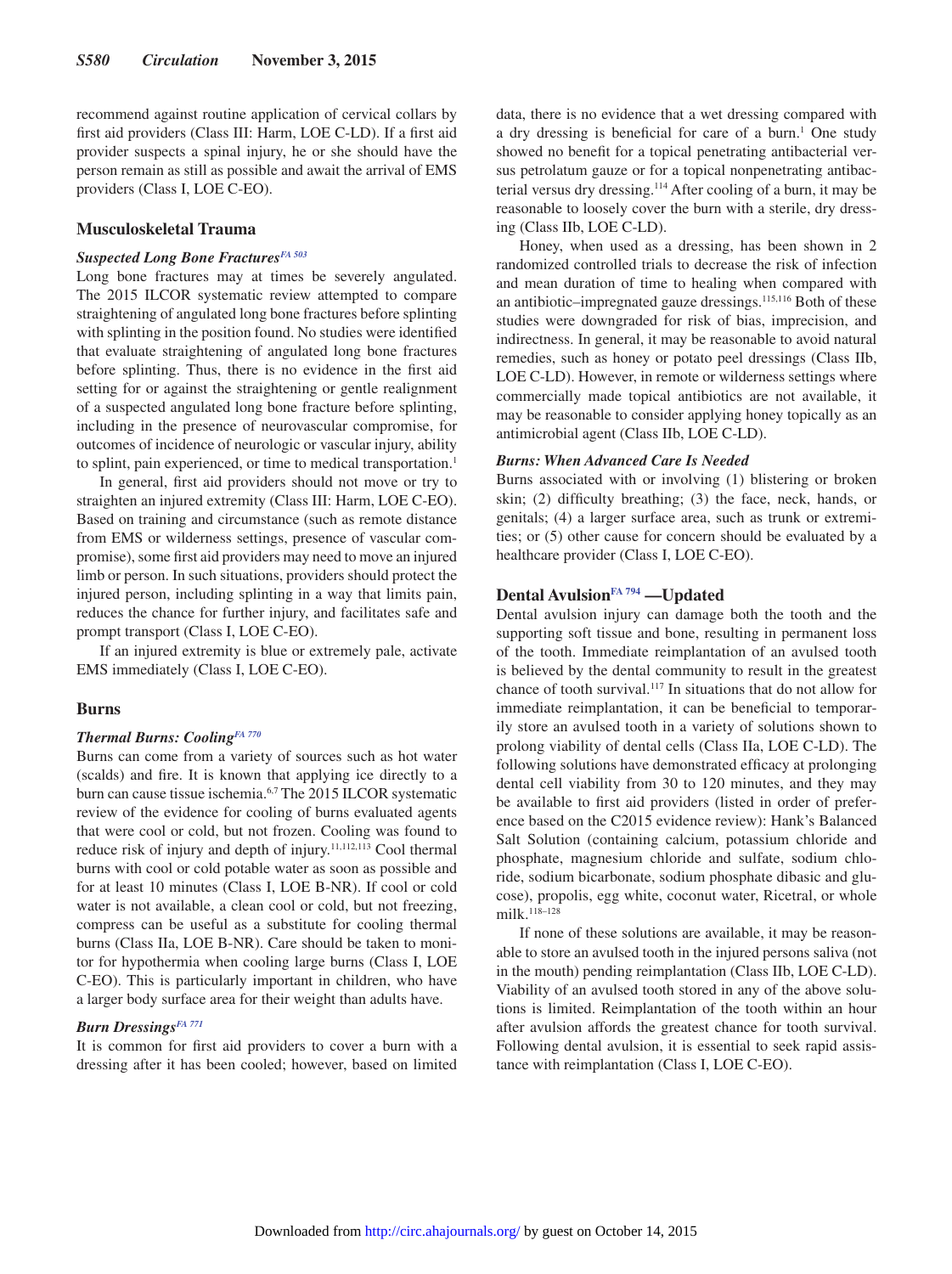## **Disclosures**

## **Part 15: First Aid: 2015 Guidelines Update Writing Group Disclosures**

| <b>Writing Group</b><br>Member | Employment                                                           | <b>Research Grant</b> | <b>Other Research</b><br>Support                                                                       | Speakers' Bureau/<br>Honoraria | <b>Expert Witness</b>      | Ownership<br>Interest | Consultant/<br><b>Advisory Board</b> | Other                                                                         |
|--------------------------------|----------------------------------------------------------------------|-----------------------|--------------------------------------------------------------------------------------------------------|--------------------------------|----------------------------|-----------------------|--------------------------------------|-------------------------------------------------------------------------------|
| Eunice M.<br>Singletary        | University of<br>Virginia; University<br><b>Physicians Group</b>     | None                  | None                                                                                                   | None                           | None                       | None                  | None                                 | None                                                                          |
| Nathan P.<br>Charlton          | University of<br>Virginia                                            | None                  | None                                                                                                   | None                           | None                       | None                  | None                                 | None                                                                          |
| Jonathan L.<br>Epstein         | American Red<br>Cross                                                | None                  | None                                                                                                   | None                           | None                       | None                  | None                                 | None                                                                          |
| Jeffrey D.<br>Ferguson         | Virginia<br>Commonwealth<br>University                               | None                  | None                                                                                                   | None                           | None                       | None                  | None                                 | None                                                                          |
| Jan L. Jenson                  | Emergency<br><b>Health Services,</b><br>Dalhousie<br>University      | None                  | Nova Scotia<br><b>Health Research</b><br>Foundation*:<br>Canadian<br>Institutes of<br>Health Research* | None                           | None                       | None                  | None                                 | None                                                                          |
| Luis F.<br>Lojero-Wheatley     | <b>Swiss Hospital</b>                                                | None                  | None                                                                                                   | None                           | None                       | None                  | None                                 | None                                                                          |
| Andrew I.<br><b>MacPherson</b> | <b>Canadian Red</b><br>Cross                                         | None                  | None                                                                                                   | None                           | None                       | None                  | None                                 | None                                                                          |
| Jeffrey L.<br>Pellegrino       | <b>Kent State</b><br>University                                      | None                  | None                                                                                                   | None                           | None                       | None                  | None                                 | None                                                                          |
| William "Will" R.<br>Smith     | Wilderness and<br>Emergency<br>Medicine<br>Consulting<br>(WEMC), LLC | None                  | None                                                                                                   | None                           | Medicolegal<br>consulting† | None                  | <b>Chinook Medical</b><br>Gear*      | <b>National Park</b><br>Service*                                              |
| Janel M. Swain                 | <b>Emergency Health</b><br><b>Services</b>                           | None                  | <b>Capital District</b><br>Health Authority*                                                           | None                           | None                       | None                  | None                                 | Emergency<br>Health<br>Services/<br>Emergency<br><b>Medical Care</b><br>Inc.† |
| David A. Zideman               | <b>Imperial College</b><br><b>Healthcare NHS</b>                     | None                  | None                                                                                                   | None                           | None                       | None                  | None                                 | None                                                                          |

This table represents the relationships of writing group members that may be perceived as actual or reasonably perceived conflicts of interest as reported on the Disclosure Questionnaire, which all members of the writing group are required to complete and submit. A relationship is considered to be "significant" if (a) the person receives \$10 000 or more during any 12-month period, or 5% or more of the person's gross income; or (b) the person owns 5% or more of the voting stock or share of the entity, or owns \$10 000 or more of the fair market value of the entity. A relationship is considered to be "modest" if it is less than "significant" under the preceding definition.

\*Modest.

†Significant.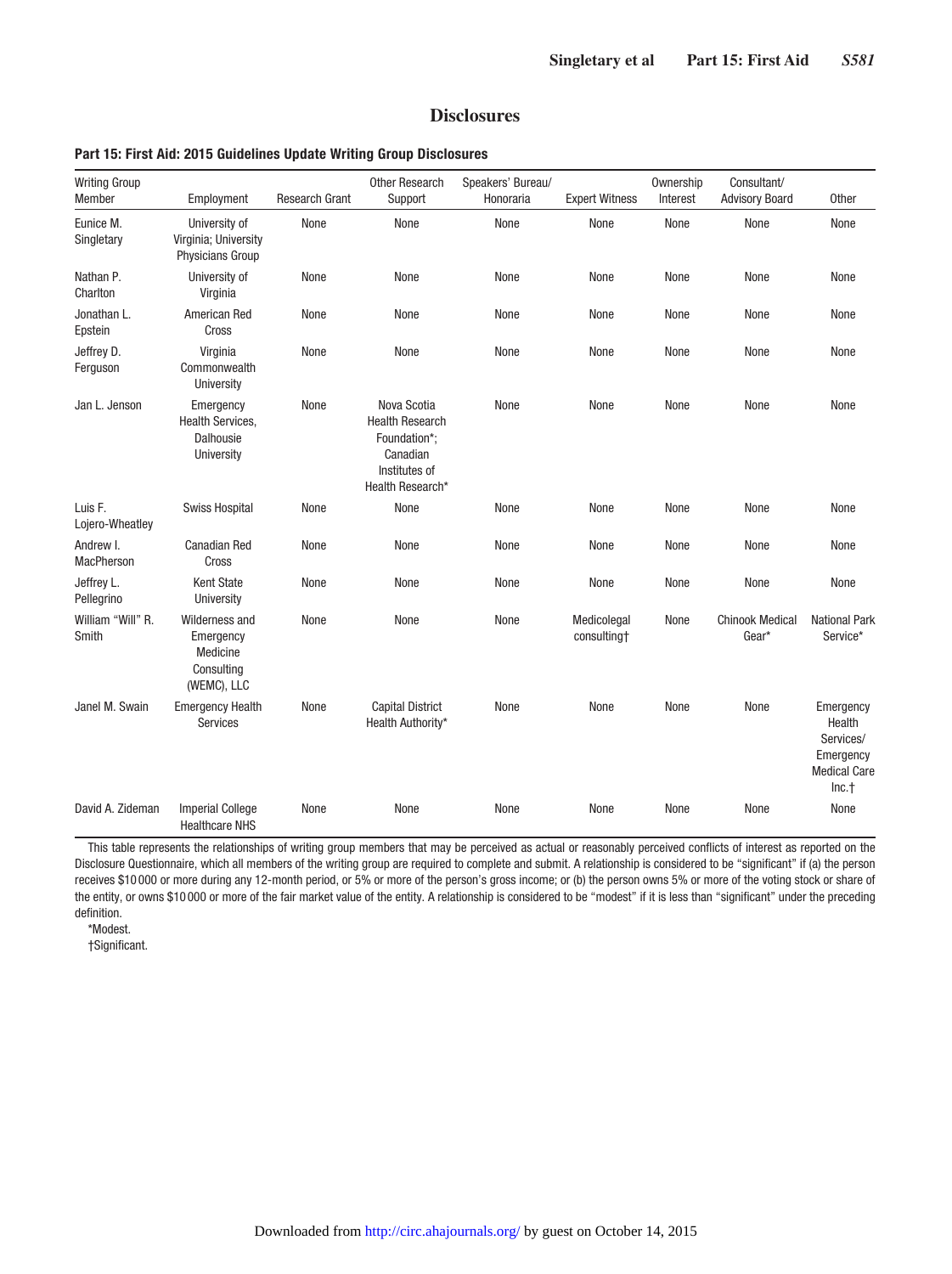## **Appendix**

#### **2015 Guidelines Update: Part 15 Recommendations**

| Year Last<br>Reviewed | <b>Topic</b>                                     | Recommendation                                                                                                                                                                                                                                                                                                                                                            | Comments         |
|-----------------------|--------------------------------------------------|---------------------------------------------------------------------------------------------------------------------------------------------------------------------------------------------------------------------------------------------------------------------------------------------------------------------------------------------------------------------------|------------------|
| 2015                  | <b>First Aid Education</b>                       | Education and training in first aid can be useful to improve morbidity and mortality from injury<br>and illness (Class IIa, LOE C-LD).                                                                                                                                                                                                                                    | new for 2015     |
| 2015                  | <b>First Aid Education</b>                       | We recommend that first aid education be universally available (Class I, LOE C-EO).                                                                                                                                                                                                                                                                                       | new for 2015     |
| 2015                  | Positioning the III or Injured<br>Person         | If the area is unsafe for the first aid provider or the person, move to a safe location if possible<br>(Class I, LOE C-EO).                                                                                                                                                                                                                                               | updated for 2015 |
| 2015                  | Positioning the III or Injured<br>Person         | If a person is unresponsive and breathing normally, it may be reasonable to place him or her in<br>a lateral side-lying recovery position (Class IIb, LOE C-LD).                                                                                                                                                                                                          | updated for 2015 |
| 2015                  | Positioning the III or Injured<br>Person         | If a person has been injured and the nature of the injury suggests a neck, back, hip, or pelvic<br>injury, the person should not be rolled onto his or her side and instead should be left in the<br>position in which they were found, to avoid potential further injury (Class I, LOE C-EO).                                                                            | updated for 2015 |
| 2015                  | Positioning the III or Injured<br>Person         | If leaving the person in the position found is causing the person's airway to be blocked, or if the<br>area is unsafe, move the person only as needed to open the airway and to reach a safe location<br>(Class I, LOE C-EO).                                                                                                                                             | updated for 2015 |
| 2015                  | Position for Shock                               | If a person shows evidence of shock and is responsive and breathing normally, it is reasonable<br>to place or maintain the person in a supine position (Class IIa, LOE C-LD)                                                                                                                                                                                              | updated for 2015 |
| 2015                  | Position for Shock                               | If there is no evidence of trauma or injury (eg, simple fainting, shock from nontraumatic<br>bleeding, sepsis, dehydration), raising the feet about 6 to 12 inches (about 30 $^{\circ}$ to 60 $^{\circ}$ ) from the<br>supine position is an option that may be considered while awaiting arrival of EMS<br>(Class IIb, LOE C-LD)                                         | updated for 2015 |
| 2015                  | <b>Position for Shock</b>                        | Do not raise the feet of a person in shock if the movement or the position causes pain (Class III:<br>Harm, LOE C-EO).                                                                                                                                                                                                                                                    | new for 2015     |
| 2015                  | Oxygen Use in First Aid                          | The use of supplementary oxygen by first aid providers with specific training is reasonable for<br>cases of decompression sickness (Class IIa, LOE C-LD)                                                                                                                                                                                                                  | updated for 2015 |
| 2015                  | Oxygen Use in First Aid                          | For first aid providers with specific training in the use of oxygen, the administration of<br>supplementary oxygen to persons with known advanced cancer with dyspnea and hypoxemia<br>may be reasonable (Class IIb, LOE B-R).                                                                                                                                            | new for 2015     |
| 2015                  | Oxygen Use in First Aid                          | Although no evidence was identified to support the use of oxygen, it might be reasonable to<br>provide oxygen to spontaneously breathing persons who are exposed to carbon monoxide while<br>waiting for advanced medical care (Class IIb, LOE C-EO).                                                                                                                     | new for 2015     |
| 2015                  | <b>Medical Emergencies:</b><br>Asthma            | It is reasonable for first aid providers to be familiar with the available inhaled bronchodilator<br>devices and to assist as needed with the administration of prescribed bronchodilators when a<br>person with asthma is having difficulty breathing (Class IIa, LOE B-R).                                                                                              | updated for 2015 |
| 2015                  | <b>Medical Emergencies:</b><br>Stroke            | The use of a stroke assessment system by first aid providers is recommended<br>(Class I, LOE B-NR).                                                                                                                                                                                                                                                                       | new for 2015     |
| 2015                  | <b>Medical Emergencies:</b><br><b>Chest Pain</b> | Aspirin has been found to significantly decrease mortality due to myocardial infarction in several<br>large studies and is therefore recommended for persons with chest pain due to suspected<br>myocardial infarction (Class I, LOE B-R).                                                                                                                                | updated for 2015 |
| 2015                  | <b>Medical Emergencies:</b><br><b>Chest Pain</b> | Call EMS immediately for anyone with chest pain or other signs of heart attack, rather than<br>trying to transport the person to a healthcare facility yourself (Class I, LOE C-EO).                                                                                                                                                                                      | new for 2015     |
| 2015                  | <b>Medical Emergencies:</b><br><b>Chest Pain</b> | While waiting for EMS to arrive, the first aid provider may encourage a person with chest pain to<br>take aspirin if the signs and symptoms suggest that the person is having a heart attack and the<br>person has no allergy or contraindication to aspirin, such as recent bleeding<br>(Class IIa, LOE B-NR).                                                           | updated for 2015 |
| 2015                  | <b>Medical Emergencies:</b><br><b>Chest Pain</b> | If a person has chest pain that does not suggest that the cause is cardiac in origin, or if the<br>first aid provider is uncertain or uncomfortable with administration of aspirin, then the first aid<br>provider should not encourage the person to take aspirin (Class III: Harm, LOE C-EO).                                                                           | new for 2015     |
| 2015                  | <b>Medical Emergencies:</b><br>Anaphylaxis       | The recommended dose of epinephrine is 0.3 mg intramuscularly for adults and children greater<br>than 30 kg, 0.15 mg intramuscularly for children 15 to 30 kg, or as prescribed by the person's<br>physician. First aid providers should call 9-1-1 immediately when caring for a person with<br>suspected anaphylaxis or a severe allergic reaction (Class I, LOE C-EO). | new for 2015     |
| 2015                  | <b>Medical Emergencies:</b><br>Anaphylaxis       | When a person with anaphylaxis does not respond to the initial dose, and arrival of advanced<br>care will exceed 5 to 10 minutes, a repeat dose may be considered (Class IIb, LOE C-LD).                                                                                                                                                                                  | updated for 2015 |
|                       |                                                  |                                                                                                                                                                                                                                                                                                                                                                           | (Continued)      |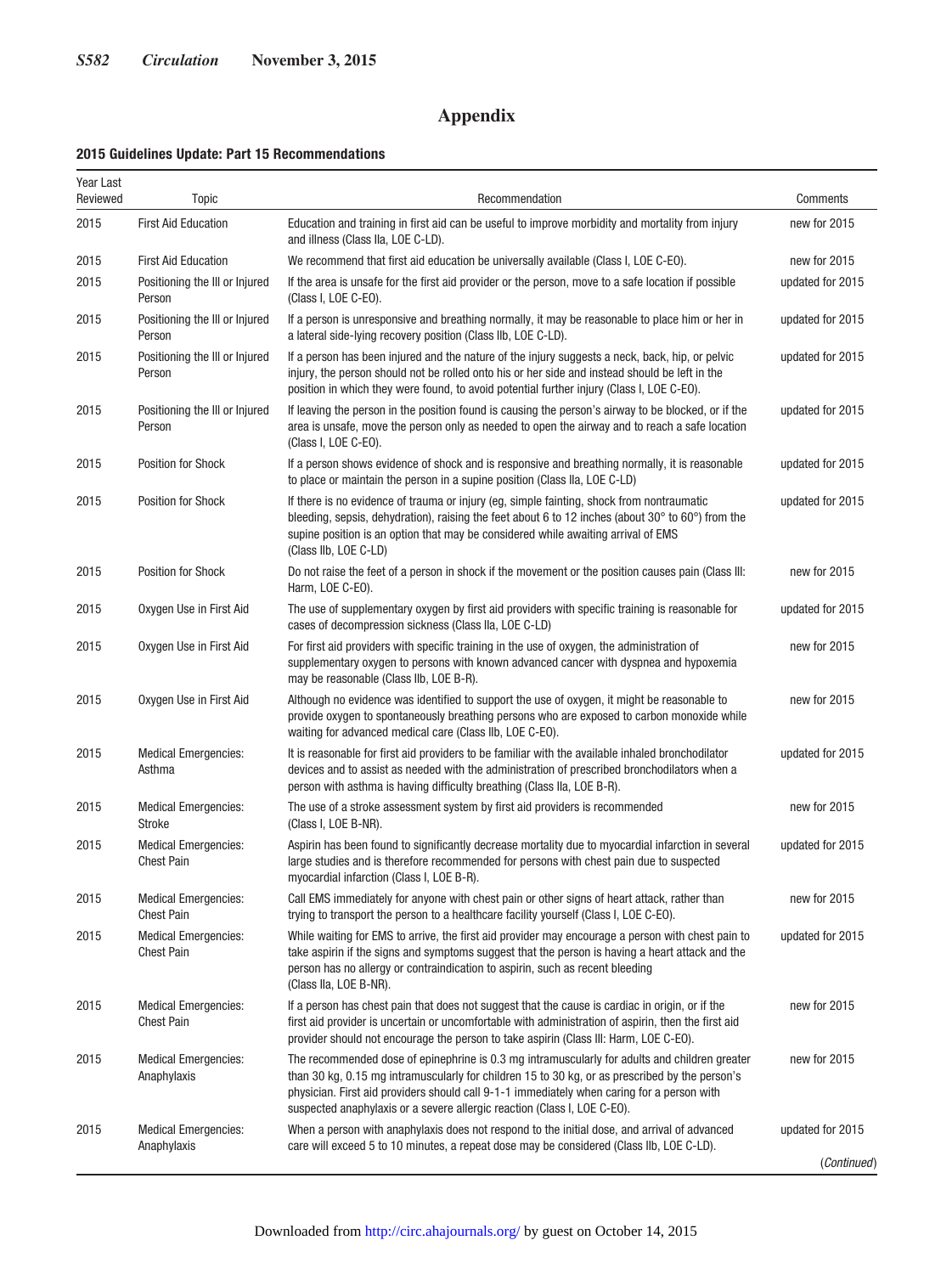## **2015 Guidelines Update: Part 15 Recommendations,** *Continued*

| Year Last<br>Reviewed | Topic                                                  | Recommendation                                                                                                                                                                                                                                                                                                                                                                                                              | Comments         |
|-----------------------|--------------------------------------------------------|-----------------------------------------------------------------------------------------------------------------------------------------------------------------------------------------------------------------------------------------------------------------------------------------------------------------------------------------------------------------------------------------------------------------------------|------------------|
| 2015                  | <b>Medical Emergencies:</b><br>Hypoglycemia            | If the person is unconscious, exhibits seizures, or is unable to follow simple commands or<br>swallow safely, the first aid provider should call for EMS immediately (Class I, LOE C-EO).                                                                                                                                                                                                                                   | new for 2015     |
| 2015                  | <b>Medical Emergencies:</b><br>Hypoglycemia            | If a person with diabetes reports low blood sugar or exhibits signs or symptoms of mild<br>hypoglycemia and is able to follow simple commands and swallow, oral glucose should be given<br>to attempt to resolve the hypoglycemia. Glucose tablets, if available, should be used to reverse<br>hypoglycemia in a person who is able to take these orally (Class I, LOE B-R).                                                | new for 2015     |
| 2015                  | <b>Medical Emergencies:</b><br>Hypoglycemia            | It is reasonable to use these dietary sugars as an alternative to glucose tablets (when not<br>available) for reversal of mild symptomatic hypoglycemia (Class IIa, LOE B-R).                                                                                                                                                                                                                                               | new for 2015     |
| 2015                  | <b>Medical Emergencies:</b><br>Hypoglycemia            | First aid providers should therefore wait at least 10 to 15 minutes before calling EMS and<br>re-treating a diabetic with mild symptomatic hypoglycemia with additional oral sugars<br>(Class I, LOE B-R).                                                                                                                                                                                                                  | new for 2015     |
| 2015                  | <b>Medical Emergencies:</b><br>Hypoglycemia            | If the person's status deteriorates during that time or does not improve, the first aid provider<br>should call EMS (Class I, LOE C-EO).                                                                                                                                                                                                                                                                                    | new for 2015     |
| 2015                  | <b>Medical Emergencies:</b><br>Dehydration             | In the absence of shock, confusion, or inability to swallow, it is reasonable for first aid providers<br>to assist or encourage individuals with exertional dehydration to orally rehydrate with CE drinks<br>(Class IIa, LOE B-R).                                                                                                                                                                                         | new for 2015     |
| 2015                  | <b>Medical Emergencies:</b><br>Dehydration             | If these alternative beverages are not available, potable water may be used (Class IIb, LOE B-R).                                                                                                                                                                                                                                                                                                                           | new for 2015     |
| 2015                  | <b>Medical Emergencies:</b><br><b>Toxic Eye Injury</b> | It can be beneficial to rinse eyes exposed to toxic chemicals immediately and with a copious<br>amount of tap water for at least 15 minutes or until advanced medical care arrives (Class IIa,<br>LOE C-LD).                                                                                                                                                                                                                | updated for 2015 |
| 2015                  | <b>Medical Emergencies:</b><br><b>Toxic Eye Injury</b> | If tap water is not available, normal saline or another commercially available eye irrigation<br>solution may be reasonable (Class IIb, LOE C-LD).                                                                                                                                                                                                                                                                          | new for 2015     |
| 2015                  | <b>Medical Emergencies:</b><br>Chemical Eye Injury     | First aid providers caring for individuals with chemical eye injury should contact their local<br>poison control center or, if a poison control center is not available, seek help from a medical<br>provider or 9-1-1 (Class I, LOE C-EO).                                                                                                                                                                                 | new for 2015     |
| 2015                  | Trauma Emergencies:<br><b>Control of Bleeding</b>      | There continues to be no evidence to support the use of pressure points or elevation of an injury<br>to control external bleeding. The use of pressure points or elevation of an extremity to control<br>external bleeding is not indicated (Class III: No Benefit, LOE C-EO).                                                                                                                                              | updated for 2015 |
| 2015                  | Trauma Emergencies:<br><b>Control of Bleeding</b>      | The standard method for first aid providers to control open bleeding is to apply direct pressure<br>to the bleeding site until it stops. Control open bleeding by applying direct pressure to the<br>bleeding site (Class I, LOE B-NR).                                                                                                                                                                                     | updated for 2015 |
| 2015                  | Trauma Emergencies:<br><b>Control of Bleeding</b>      | Local cold therapy, such as an instant cold pack, can be useful for these types of injuries to the<br>extremity or scalp (Class IIa, LOE C-LD).                                                                                                                                                                                                                                                                             | new for 2015     |
| 2015                  | Trauma Emergencies:<br><b>Control of Bleeding</b>      | Cold therapy should be used with caution in children because of the risk of hypothermia in this<br>population (Class I, LOE C-EO).                                                                                                                                                                                                                                                                                          | new for 2015     |
| 2015                  | Trauma Emergencies:<br><b>Control of Bleeding</b>      | Because the rate of complications is low and the rate of hemostasis is high, first aid providers<br>may consider the use of a tourniquet when standard first aid hemorrhage control does not<br>control severe external limb bleeding (Class IIb, LOE C-LD).                                                                                                                                                                | updated for 2015 |
| 2015                  | Trauma Emergencies:<br><b>Control of Bleeding</b>      | A tourniquet may be considered for initial care when a first aid provider is unable to use<br>standard first aid hemorrhage control, such as during a mass casualty incident, with a person<br>who has multisystem trauma, in an unsafe environment, or with a wound that cannot be<br>accessed (Class IIb, LOE C-EO).                                                                                                      | new for 2015     |
| 2015                  | Trauma Emergencies:<br><b>Control of Bleeding</b>      | Although maximum time for tourniquet use was not reviewed by a 2015 ILCOR systematic<br>review, it has been recommended that the first aid provider note the time that a tourniquet is<br>first applied and communicate this information with EMS providers. It is reasonable for first<br>aid providers to be trained in the proper application of tourniquets, both manufactured and<br>improvised (Class IIa, LOE C-EO). | new for 2015     |
| 2015                  | Trauma Emergencies:<br><b>Control of Bleeding</b>      | Hemostatic dressings may be considered by first aid providers when standard bleeding control<br>(direct pressure with or without gauze or cloth dressing) is not effective for severe or life-<br>threatening bleeding (Class IIb, LOE C-LD).                                                                                                                                                                               | updated for 2015 |
| 2015                  | Trauma Emergencies:<br><b>Control of Bleeding</b>      | Proper application of hemostatic dressings requires training (Class I, LOE C-EO).                                                                                                                                                                                                                                                                                                                                           | updated for 2015 |
| 2015                  | Trauma Emergencies: Open<br><b>Chest Wounds</b>        | We recommend against the application of an occlusive dressing or device by first aid providers<br>for individuals with an open chest wound (Class III: Harm, LOE C-EO).                                                                                                                                                                                                                                                     | new for 2015     |
|                       |                                                        |                                                                                                                                                                                                                                                                                                                                                                                                                             | (Continued)      |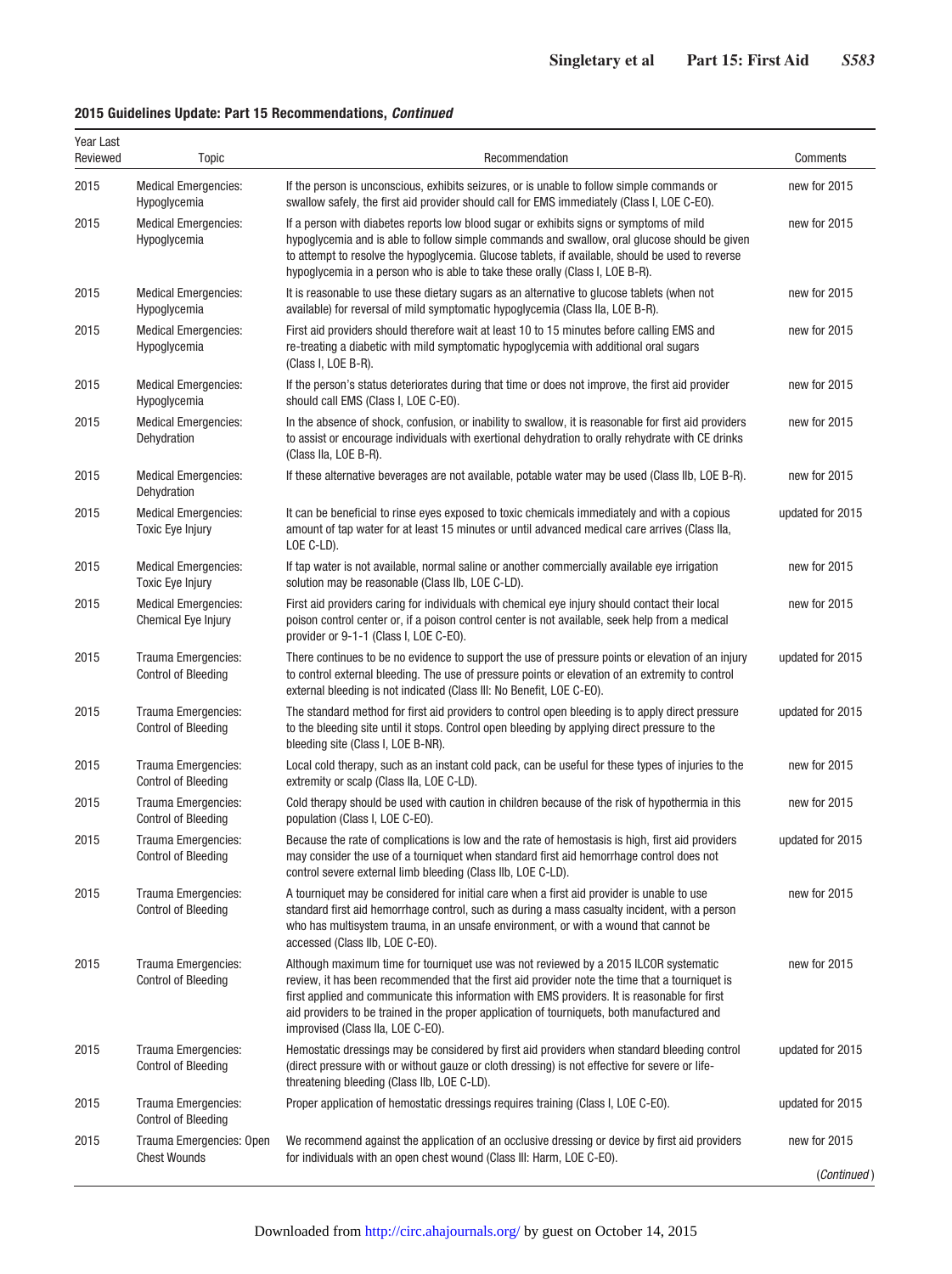## **2015 Guidelines Update: Part 15 Recommendations,** *Continued*

| Year Last<br>Reviewed | <b>Topic</b>                                                                                                                                                           | Recommendation                                                                                                                                                                                                                                                                                                  | Comments             |  |  |  |
|-----------------------|------------------------------------------------------------------------------------------------------------------------------------------------------------------------|-----------------------------------------------------------------------------------------------------------------------------------------------------------------------------------------------------------------------------------------------------------------------------------------------------------------|----------------------|--|--|--|
| 2015                  | Trauma Emergencies: Open<br><b>Chest Wounds</b>                                                                                                                        | In the first aid situation, it is reasonable to leave an open chest wound exposed to ambient air<br>without a dressing or seal (Class IIa, LOE C-EO).                                                                                                                                                           | new for 2015         |  |  |  |
| 2015                  | Trauma Emergencies:<br>Concussion                                                                                                                                      | Any person with a head injury that has resulted in a change in level of consciousness, has<br>progressive development of signs or symptoms as described above, or is otherwise a cause for<br>concern should be evaluated by a healthcare provider or EMS personnel as soon as possible<br>(Class I, LOE C-EO). | new for 2015         |  |  |  |
| 2015                  | Trauma Emergencies:<br>Concussion                                                                                                                                      | Using any mechanical machinery, driving, cycling, or continuing to participate in sports after<br>a head injury should be deferred by these individuals until they are assessed by a healthcare<br>provider and cleared to participate in those activities (Class I, LOE C-EO).                                 | new for 2015         |  |  |  |
| 2015                  | Trauma Emergencies:<br><b>Spinal Motion Restriction</b>                                                                                                                | With a growing body of evidence showing more actual harm and no good evidence showing<br>clear benefit, we recommend against routine application of cervical collars by first aid providers<br>(Class III: Harm, LOE C-LD).                                                                                     | updated for 2015     |  |  |  |
| 2015                  | Trauma Emergencies:<br><b>Spinal Motion Restriction</b>                                                                                                                | If a first aid provider suspects a spinal injury, he or she should have the person remain as still as<br>possible and await the arrival of EMS providers (Class I, LOE C-EO).                                                                                                                                   | new for 2015         |  |  |  |
| 2015                  | Musculoskeletal Trauma                                                                                                                                                 | In general, first aid providers should not move or try to straighten an injured extremity (Class III:<br>Harm, LOE C-EO).                                                                                                                                                                                       | updated for 2015     |  |  |  |
| 2015                  | Musculoskeletal Trauma                                                                                                                                                 | In such situations, providers should protect the injured person, including splinting in a way<br>that limits pain, reduces the chance for further injury, and facilitates safe and prompt transport<br>(Class I, LOE C-EO).                                                                                     | updated for 2015     |  |  |  |
| 2015                  | Musculoskeletal Trauma                                                                                                                                                 | If an injured extremity is blue or extremely pale, activate EMS immediately (Class I, LOE C-EO).                                                                                                                                                                                                                | new for 2015         |  |  |  |
| 2015                  | <b>Burns</b>                                                                                                                                                           | Cool thermal burns with cool or cold potable water as soon as possible and for at least 10<br>minutes (Class I, LOE B-NR).                                                                                                                                                                                      | updated for 2015     |  |  |  |
| 2015                  | <b>Burns</b>                                                                                                                                                           | If cool or cold water is not available, a clean cool or cold, but not freezing, compress can be<br>useful as a substitute for cooling thermal burns (Class IIa, LOE B-NR).                                                                                                                                      | new for 2015         |  |  |  |
| 2015                  | <b>Burns</b>                                                                                                                                                           | Care should be taken to monitor for hypothermia when cooling large burns (Class I, LOE C-EO).                                                                                                                                                                                                                   | new for 2015         |  |  |  |
| 2015                  | <b>Burns</b>                                                                                                                                                           | After cooling of a burn, it may be reasonable to loosely cover the burn with a sterile, dry<br>dressing (Class IIb, LOE C-LD).                                                                                                                                                                                  | updated for 2015     |  |  |  |
| 2015                  | <b>Burns</b>                                                                                                                                                           | In general, it may be reasonable to avoid natural remedies, such as honey or potato peel<br>dressings (Class IIb, LOE C-LD).                                                                                                                                                                                    | new for 2015         |  |  |  |
| 2015                  | <b>Burns</b>                                                                                                                                                           | However, in remote or wilderness settings where commercially made topical antibiotics are not<br>available, it may be reasonable to consider applying honey topically as an antimicrobial agent<br>(Class IIb, LOE C-LD).                                                                                       | new for 2015         |  |  |  |
| 2015                  | <b>Burns</b>                                                                                                                                                           | Burns associated with or involving (1) blistering or broken skin; (2) difficulty breathing; (3) the<br>face, neck, hands, or genitals; (4) a larger surface area, such as trunk or extremities; or (5) other<br>cause for concern should be evaluated by a healthcare provider (Class I, LOE C-EO).             | new for 2015         |  |  |  |
| 2015                  | Dental Injury                                                                                                                                                          | In situations that do not allow for immediate reimplantation, it can be beneficial to temporarily<br>store an avulsed tooth in a variety of solutions shown to prolong viability of dental cells (Class<br>Ila, LOE C-LD).                                                                                      | updated for 2015     |  |  |  |
| 2015                  | Dental Injury                                                                                                                                                          | If none of these solutions are available, it may be reasonable to store an avulsed tooth in the<br>injured persons saliva (not in the mouth) pending reimplantation (Class IIb, LOE C-LD).                                                                                                                      | new for 2015         |  |  |  |
| 2015                  | Dental Injury                                                                                                                                                          | Following dental avulsion, it is essential to seek rapid assistance with reimplantation<br>(Class I, LOE C-EO).                                                                                                                                                                                                 | new for 2015         |  |  |  |
|                       | The following recommendations were not reviewed in 2015. For more information, see the 2010 AHA and American Red Cross Guidelines for First Aid, "Part 17: First Aid." |                                                                                                                                                                                                                                                                                                                 |                      |  |  |  |
| 2010                  | Oxygen                                                                                                                                                                 | There is insufficient evidence to recommend routine use of supplementary oxygen by a first aid<br>provider for victims complaining of chest discomfort or shortness of breath (Class IIb, LOE C).                                                                                                               | not reviewed in 2015 |  |  |  |
| 2010                  | Anaphylaxis                                                                                                                                                            | First aid providers should also know how to administer the auto-injector if the victim is unable to<br>do so, provided that the medication has been prescribed by a physician and state law permits it<br>(Class IIb, LOE B).                                                                                   | not reviewed in 2015 |  |  |  |
| 2010                  | Tourniquets                                                                                                                                                            | Specifically designed tourniquets appear to be better than ones that are improvised, but<br>tourniquets should only be used with proper training (Class IIa, LOE B).                                                                                                                                            | not reviewed in 2015 |  |  |  |
| 2010                  | <b>Thermal Burns</b>                                                                                                                                                   | Don't apply ice directly to a burn; it can produce tissue ischemia (Class III, LOE B).                                                                                                                                                                                                                          | not reviewed in 2015 |  |  |  |
| 2010                  | Spine Stabilization                                                                                                                                                    | Because of the dire consequences if secondary injury does occur, maintain spinal motion<br>restriction by manually stabilizing the head so that the motion of head, neck, and spine is<br>minimized (Class IIb, LOE C).                                                                                         | not reviewed in 2015 |  |  |  |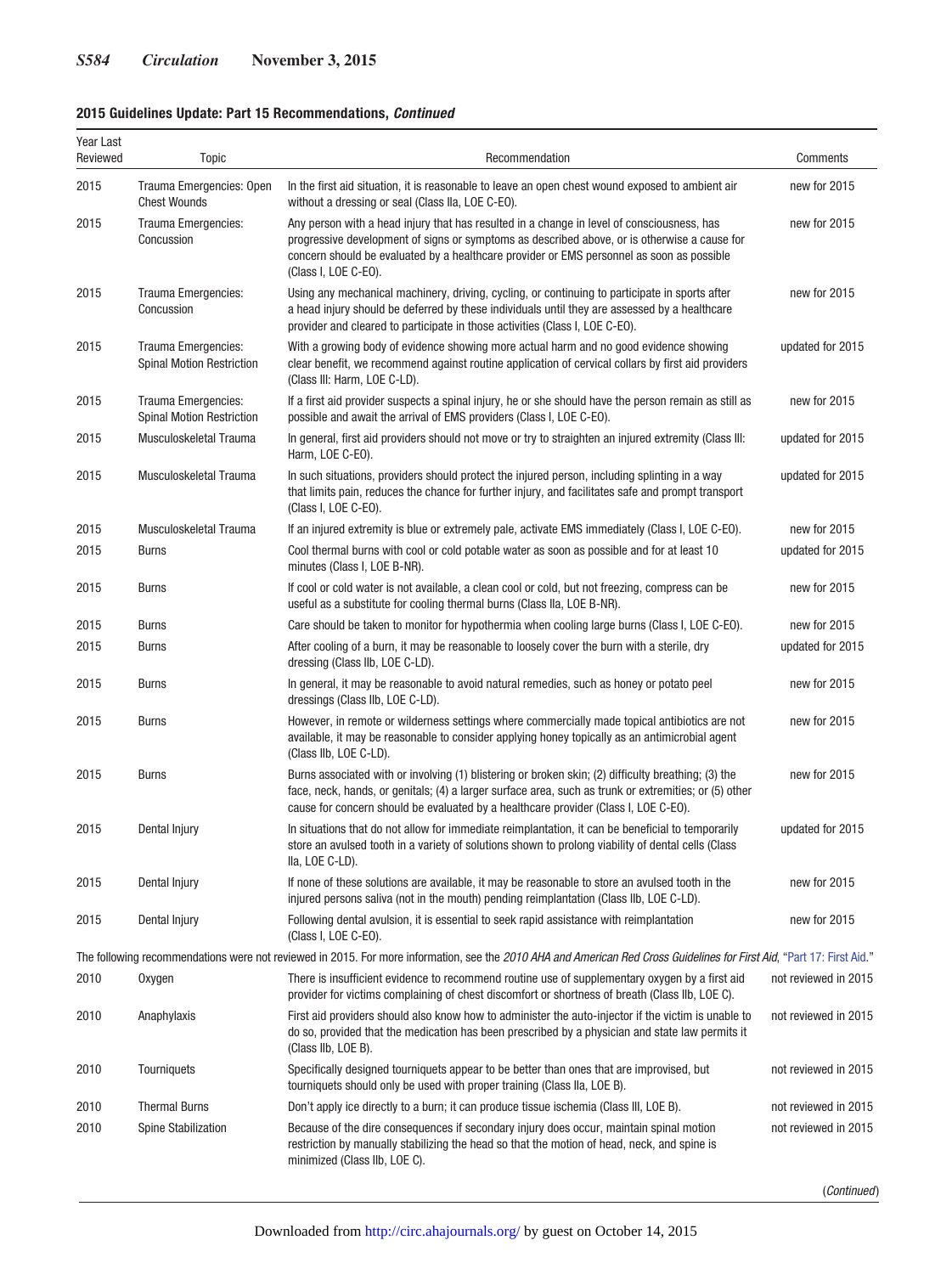## **2015 Guidelines Update: Part 15 Recommendations,** *Continued*

| Year Last<br>Reviewed | Topic                                         | Recommendation                                                                                                                                                                                                                                                                                                                   | Comments             |
|-----------------------|-----------------------------------------------|----------------------------------------------------------------------------------------------------------------------------------------------------------------------------------------------------------------------------------------------------------------------------------------------------------------------------------|----------------------|
| 2010                  | Sprains and Strains                           | Place a barrier, such as a thin towel, between the cold container and the skin<br>(Class IIb, LOE C).                                                                                                                                                                                                                            | not reviewed in 2015 |
| 2010                  | Hypothermia                                   | If the hypothermia victim is far from definitive health care, begin active rewarming (Class IIa,<br>LOE B) although the effectiveness of active rewarming has not been evaluated.                                                                                                                                                | not reviewed in 2015 |
| 2010                  | <b>Seizures</b>                               | Placing an object in the victim's mouth may cause dental damage or aspiration<br>(Class IIa, LOE C).                                                                                                                                                                                                                             | not reviewed in 2015 |
| 2010                  | <b>Wounds and Abrasions</b>                   | Superficial wounds and abrasions should be thoroughly irrigated with a large volume of warm<br>or room temperature potable water with or without soap until there is no foreign matter in the<br>wound (Class I, LOE A).                                                                                                         | not reviewed in 2015 |
| 2010                  | <b>Wounds and Abrasions</b>                   | Wounds heal better with less infection if they are covered with an antibiotic ointment or cream<br>and a clean occlusive dressing (Class IIa, LOE A).                                                                                                                                                                            | not reviewed in 2015 |
| 2010                  | <b>Burn Blisters</b>                          | Loosely cover burn blisters with a sterile dressing but leave blisters intact because this improves<br>healing and reduces pain (Class IIa, LOE B).                                                                                                                                                                              | not reviewed in 2015 |
| 2010                  | <b>Electric Injuries</b>                      | Do not place yourself in danger by touching an electrocuted victim while the power is on<br>(Class III, LOE C).                                                                                                                                                                                                                  | not reviewed in 2015 |
| 2010                  | <b>Human and Animal Bites</b>                 | Irrigate human and animal bites with copious amounts of water (Class I, LOE B).                                                                                                                                                                                                                                                  | not reviewed in 2015 |
| 2010                  | <b>Snakebites</b>                             | Do not apply suction as first aid for snakebites (Class III, LOE C).                                                                                                                                                                                                                                                             | not reviewed in 2015 |
| 2010                  | Snakebites                                    | Applying a pressure immobilization bandage with a pressure between 40 and 70 mm Hg in the<br>upper extremity and between 55 and 70 mm Hq in the lower extremity around the entire length<br>of the bitten extremity is an effective and safe way to slow the dissemination of venom by<br>slowing lymph flow (Class IIa, LOE C). | not reviewed in 2015 |
| 2010                  | Jellyfish Stings                              | To inactivate venom load and prevent further envenomation, jellyfish stings should be liberally<br>washed with vinegar (4% to 6% acetic acid solution) as soon as possible for at least 30 seconds<br>(Class IIa, LOE B).                                                                                                        | not reviewed in 2015 |
| 2010                  | Jellyfish Stings                              | For the treatment of pain, after the nematocysts are removed or deactivated, jellyfish stings<br>should be treated with hot-water immersion when possible (Class IIa, LOE B).                                                                                                                                                    | not reviewed in 2015 |
| 2010                  | Jellyfish Stings                              | If hot water is not available, dry hot packs or, as a second choice, dry cold packs may be helpful<br>in decreasing pain but these are not as effective as hot water (Class IIb, LOE B).                                                                                                                                         | not reviewed in 2015 |
| 2010                  | Jellyfish Stings                              | Topical application of aluminum sulfate or meat tenderizer, commercially available aerosol<br>products, fresh water wash, and papain, an enzyme derived from papaya used as a local<br>medicine, are even less effective in relieving pain (Class IIb, LOE B).                                                                   | not reviewed in 2015 |
| 2010                  | Jellyfish Stings                              | Pressure immobilization bandages are not recommended for the treatment of jellyfish stings<br>because animal studies show that pressure with an immobilization bandage causes further<br>release of venom, even from already fired nematocysts (Class III, LOE C).                                                               | not reviewed in 2015 |
| 2010                  | Frostbite                                     | Do not try to rewarm the frostbite if there is any chance that it might refreeze or if you are close<br>to a medical facility (Class III, LOE C).                                                                                                                                                                                | not reviewed in 2015 |
| 2010                  | Frostbite                                     | Severe or deep frostbite should be rewarmed within 24 hours of injury and this is best<br>accomplished by immersing the frostbitten part in warm $(37^{\circ}$ to 40 $^{\circ}$ C or approximately body<br>temperature) water for 20 to 30 minutes (Class IIb, LOE C).                                                           | not reviewed in 2015 |
| 2010                  | Frostbite                                     | Chemical warmers should not be placed directly on frostbitten tissue because they can reach<br>temperatures that can cause burns (Class III, LOE C).                                                                                                                                                                             | not reviewed in 2015 |
| 2010                  | <b>Chemical Burns</b>                         | In case of exposure to an acid or alkali on the skin or eye, immediately irrigate the affected area<br>with copious amounts of water (Class I, LOE B).                                                                                                                                                                           | not reviewed in 2015 |
| 2010                  | <b>Treatment With</b><br><b>Milk or Water</b> | Do not administer anything by mouth for any poison ingestion unless advised to do so by a poison<br>control center or emergency medical personnel because it may be harmful (Class III, LOE C).                                                                                                                                  | not reviewed in 2015 |
| 2010                  | <b>Activated Charcoal</b>                     | Do not administer activated charcoal to a victim who has ingested a poisonous substance<br>unless you are advised to do so by poison control center or emergency medical personnel (Class<br>IIb, LOE C).                                                                                                                        | not reviewed in 2015 |
| 2010                  | Ipecac                                        | Do not administer syrup of ipecac for ingestions of toxins (Class III, LOE B).                                                                                                                                                                                                                                                   | not reviewed in 2015 |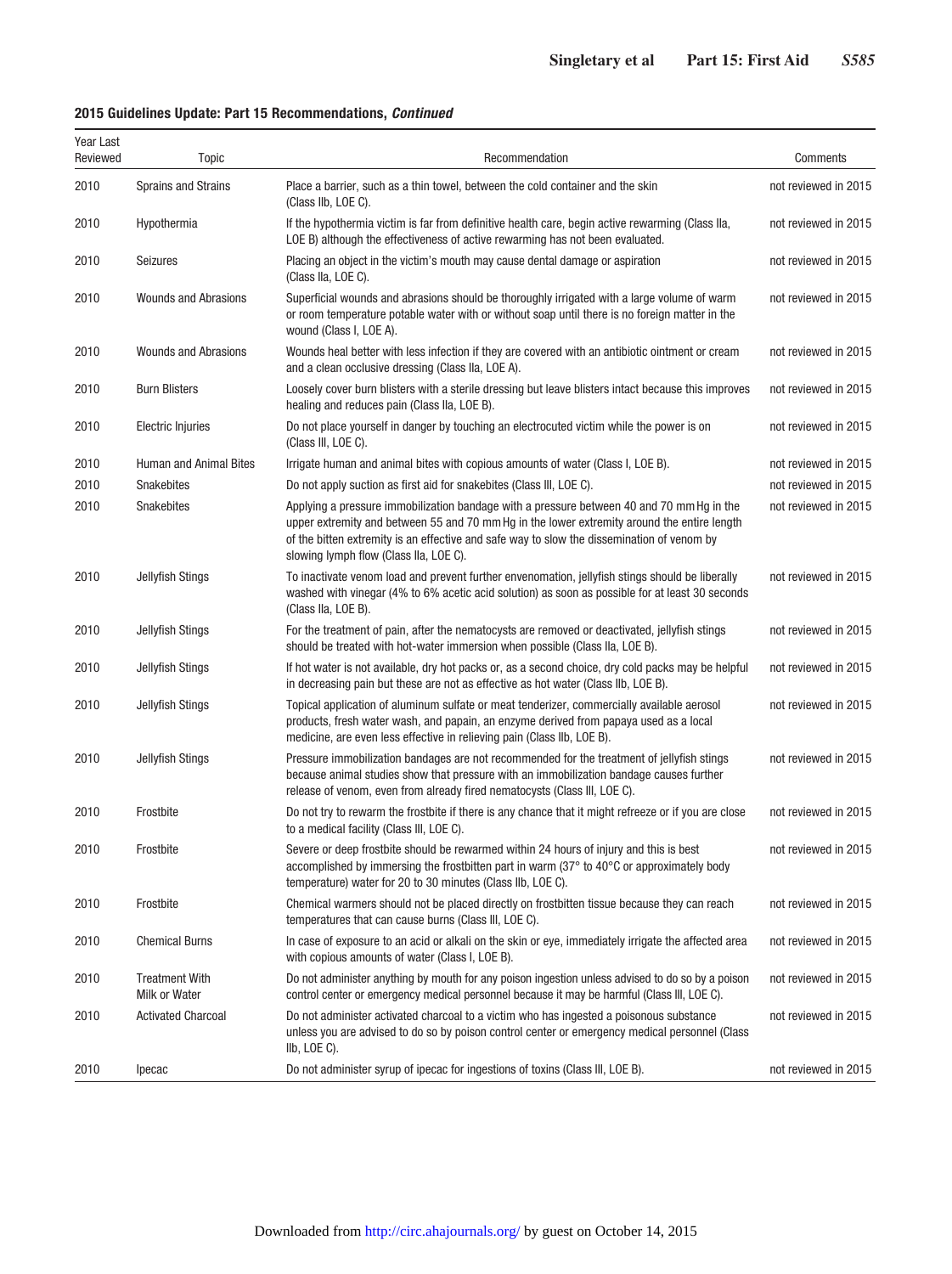#### **References**

- 1. Singletary EM, Zideman DA, De Buck EDJ, Chang WT, Jensen JL, Swain JM, Woodin JA, Blanchard IE, Herrington RA, Pellegrino JL, Hood NA, Lojero-Wheatley LF, Markenson DS, Yang HJ; on behalf of the First Aid Chapter Collaborators. Part 9: first aid: 2015 International Consensus on First Aid Science With Treatment Recommendations. *Circulation*. 2015;132(suppl 1):S269–S311. doi: 10.1161/CIR.0000000000000278.
- 2. Zideman DA, Singletary EM, De Buck EDJ, Chang WT, Jensen JL, Swain JM, Woodin JA, Blanchard IE, Herrington RA, Pellegrino JL, Hood NA, Lojero-Wheatley LF, Markenson DS, Yang HJ; on behalf of the First Aid Chapter Collaborators. Part 9: first aid: 2015 International Consensus on Cardiopulmonary Resuscitation and Emergency Cardiovascular Care Science With Treatment Recommendations. *Resuscitation*. 2015. In press.
- 3. Pearn J. The earliest days of first aid. *BMJ*. 1994;309:1718–1720.
- 4. Griffin K. The evolution and role changes of the Australian military medic: a review of the literature. *Journal of Military and Veterans' Health*. 2014;22:50**–**54.
- 5. Fletcher NC. *The St John Ambulance Association: Its History and Its Past in the Ambulance Movement*. London, England: St John Ambulance Association; 1929.
- 6. Markenson D, Ferguson JD, Chameides L, Cassan P, Chung KL, Epstein J, Gonzales L, Herrington RA, Pellegrino JL, Ratcliff N, Singer A. Part 17: first aid: 2010 American Heart Association and American Red Cross Guidelines for First Aid. *Circulation*. 2010;122(suppl 3):S934–S946. doi: 10.1161/CIRCULATIONAHA.110.971150.
- 7. Markenson D, Ferguson JD, Chameides L, Cassan P, Chung KL, Epstein JL, Gonzales L, Hazinski MF, Herrington RA, Pellegrino JL, Ratcliff N, Singer AJ; First Aid Chapter Collaborators. Part 13: first aid: 2010 American Heart Association and American Red Cross International Consensus on First Aid Science With Treatment Recommendations. *Circulation*. 2010;122(suppl 2):S582–S605. doi: 10.1161/CIRCULATIONAHA.110.971168.
- 8. O'Connor D, Green S, Higgins JPT, eds. Chapter 5: Defining the review question and developing criteria for including studies. In: The Cochrane Collaboration. Higgins JPT, Green S, eds. *Cochrane Handbook for Systematic Reviews of Interventions*. Version 5.1.0. 2011. [http://handbook.](https://www.handbook.cochrane.org/) [cochrane.org/](https://www.handbook.cochrane.org/). Accessed May 6, 2015.
- 9. Schünemann H, Brożek J, Guyatt G, Oxman A. *GRADE Handbook*. 2013. [http://www.guidelinedevelopment.org/handbook/.](https://www.guidelinedevelopment.org/handbook/) Accessed May 6, 2015.
- 10. Skinner AM, Brown TL, Peat BG, Muller MJ. Reduced hospitalisation of burns patients following a multi-media campaign that increased adequacy of first aid treatment. *Burns*. 2004;30:82–85.
- 11. Sunder S, Bharat R. Industrial burns in Jamshedpur, India: epidemiology, prevention and first aid. *Burns*. 1998;24:444–447.
- 12. Murad MK, Husum H. Trained lay first responders reduce trauma mortality: a controlled study of rural trauma in Iraq. *Prehosp Disaster Med*. 2010;25:533–539.
- 13. Litman RS, Wake N, Chan LM, McDonough JM, Sin S, Mahboubi S, Arens R. Effect of lateral positioning on upper airway size and morphology in sedated children. *Anesthesiology*. 2005;103:484–488.
- 14. Arai YC, Fukunaga K, Hirota S, Fujimoto S. The effects of chin lift and jaw thrust while in the lateral position on stridor score in anesthetized children with adenotonsillar hypertrophy. *Anesth Analg*. 2004;99:1638–1641, table of contents. doi: 10.1213/01.ANE.0000135637.95853.1C.
- 15. Boulain T, Achard JM, Teboul JL, Richard C, Perrotin D, Ginies G. Changes in BP induced by passive leg raising predict response to fluid loading in critically ill patients. *Chest*. 2002;121:1245–1252.
- 16. Gaffney FA, Bastian BC, Thal ER, Atkins JM, Blomqvist CG. Passive leg raising does not produce a significant or sustained autotransfusion effect. *J Trauma*. 1982;22:190–193.
- 17. Jabot J, Teboul JL, Richard C, Monnet X. Passive leg raising for predicting fluid responsiveness: importance of the postural change. *Intensive Care Med*. 2009;35:85–90. doi: 10.1007/s00134-008-1293-3.
- 18. Kamran H, Salciccioli L, Kumar P, Pushilin S, Namana V, Trotman S, Lazar J. The relation between blood pressure changes induced by passive leg raising and arterial stiffness. *J Am Soc Hypertens*. 2010;4:284–289. doi: 10.1016/j.jash.2010.09.002.
- 19. Kyriakides ZS, Koukoulas A, Paraskevaidis IA, Chrysos D, Tsiapras D, Galiotos C, Kremastinos DT. Does passive leg raising increase cardiac performance? A study using Doppler echocardiography. *Int J Cardiol*. 1994;44:288–293.
- 20. Wong DH, O'Connor D, Tremper KK, Zaccari J, Thompson P, Hill D. Changes in cardiac output after acute blood loss and position change in man. *Crit Care Med*. 1989;17:979–983.
- 21. Longphre JM, Denoble PJ, Moon RE, Vann RD, Freiberger JJ. First aid normobaric oxygen for the treatment of recreational diving injuries. *Undersea Hyperb Med*. 2007;34:43–49.
- 22. Uronis HE, Currow DC, McCrory DC, Samsa GP, Abernethy AP. Oxygen for relief of dyspnoea in mildly- or non-hypoxaemic patients with cancer: a systematic review and meta-analysis. *Br J Cancer*. 2008;98:294–299. doi: 10.1038/sj.bjc.6604161.
- 23. Bruera E, de Stoutz N, Velasco-Leiva A, Schoeller T, Hanson J. Effects of oxygen on dyspnoea in hypoxaemic terminal-cancer patients. *Lancet*. 1993;342:13–14.
- 24. Booth S, Kelly MJ, Cox NP, Adams L, Guz A. Does oxygen help dyspnea in patients with cancer? *Am J Respir Crit Care Med*. 1996;153:1515– 1518. doi: 10.1164/ajrccm.153.5.8630595.
- 25. Part 10: first aid: 2005 International Consensus on Cardiopulmonary Resuscitation and Emergency Cardiovascular Care Science With Treatment Recommendations. *Circulation*. 2005;112(suppl**)**:III115–III125.
- 26. Karpel JP, Aldrich TK, Prezant DJ, Guguchev K, Gaitan-Salas A, Pathiparti R. Emergency treatment of acute asthma with albuterol metered-dose inhaler plus holding chamber: how often should treatments be administered? *Chest*. 1997;112:348–356.
- 27. Weiss SJ, Anand P, Ernst AA, Orgeron D, May WL. Effect of out-of-hospital albuterol inhalation treatments on patient comfort and morbidity. *Ann Emerg Med*. 1994;24:873–878.
- 28. Osmond MH, Klassen TP. Efficacy of ipratropium bromide in acute childhood asthma: a meta-analysis. *Acad Emerg Med*. 1995;2:651–656.
- 29. Hermansen MN, Nielsen KG, Buchvald F, Jespersen JJ, Bengtsson T, Bisgaard H. Acute relief of exercise-induced bronchoconstriction by inhaled formoterol in children with persistent asthma. *Chest*. 2006;129:1203–1209. doi: 10.1378/chest.129.5.1203.
- 30. Amirav I, Yacobov R, Luder AS. Formoterol turbuhaler is as effective as salbutamol diskus in relieving adenosine-induced bronchoconstriction in children. *J Aerosol Med*. 2007;20:1–6. doi: 10.1089/jam.2006.0561.
- 31. Bentur L, Canny GJ, Shields MD, Kerem E, Schuh S, Reisman JJ, Fakhoury K, Pedder L, Levison H. Controlled trial of nebulized albuterol in children younger than 2 years of age with acute asthma. *Pediatrics*. 1992;89:133–137.
- 32. Emerman CL, Shade B, Kubincanek J. A controlled trial of nebulized isoetharine in the prehospital treatment of acute asthma. *Am J Emerg Med*. 1990;8:512–514.
- 33. Littner MR, Tashkin DP, Siegel SC, Katz R. Double-blind comparison of acute effects of inhaled albuterol, isoproterenol and placebo on cardiopulmonary function and gas exchange in asthmatic children. *Ann Allergy*. 1983;50:309–316.
- 34. Berger WE, Milgrom H, Skoner DP, Tripp K, Parsey MV, Baumgartner RA; Xopenex Pediatric Asthma Group. Evaluation of levalbuterol metered dose inhaler in pediatric patients with asthma: a double-blind, randomized, placebo- and active-controlled trial. *Curr Med Res Opin*. 2006;22:1217– 1226. doi: 10.1185/030079906X112534.
- 35. Politiek MJ, Boorsma M, Aalbers R. Comparison of formoterol, salbutamol and salmeterol in methacholine-induced severe bronchoconstriction. *Eur Respir J*. 1999;13:988–992.
- 36. van der Woude HJ, Postma DS, Politiek MJ, Winter TH, Aalbers R. Relief of dyspnoea by beta2-agonists after methacholine-induced bronchoconstriction. *Respir Med*. 2004;98:816–820.
- 37. Chenkin J, Gladstone DJ, Verbeek PR, Lindsay P, Fang J, Black SE, Morrison L. Predictive value of the Ontario prehospital stroke screening tool for the identification of patients with acute stroke. *Prehosp Emerg Care*. 2009;13:153–159. doi: 10.1080/10903120802706146.
- 38. Frendl DM, Strauss DG, Underhill BK, Goldstein LB. Lack of impact of paramedic training and use of the cincinnati prehospital stroke scale on stroke patient identification and on-scene time. *Stroke*. 2009;40:754–756. doi: 10.1161/STROKEAHA.108.531285.
- 39. Harbison J, Hossain O, Jenkinson D, Davis J, Louw SJ, Ford GA. Diagnostic accuracy of stroke referrals from primary care, emergency room physicians, and ambulance staff using the face arm speech test. *Stroke*. 2003;34:71–76.
- 40. Iguchi Y, Kimura K, Watanabe M, Shibazaki K, Aoki J. Utility of the Kurashiki Prehospital Stroke Scale for hyperacute stroke. *Cerebrovasc Dis*. 2011;31:51–56. doi: 10.1159/000320854.
- 41. O'Brien W, Crimmins D, Donaldson W, Risti R, Clarke TA, Whyte S, Sturm J. FASTER (Face, Arm, Speech, Time, Emergency Response): experience of Central Coast Stroke Services implementation of a pre-hospital notification system for expedient management of acute stroke. *J Clin Neurosci*. 2012;19:241–245. doi: 10.1016/j.jocn.2011.06.009.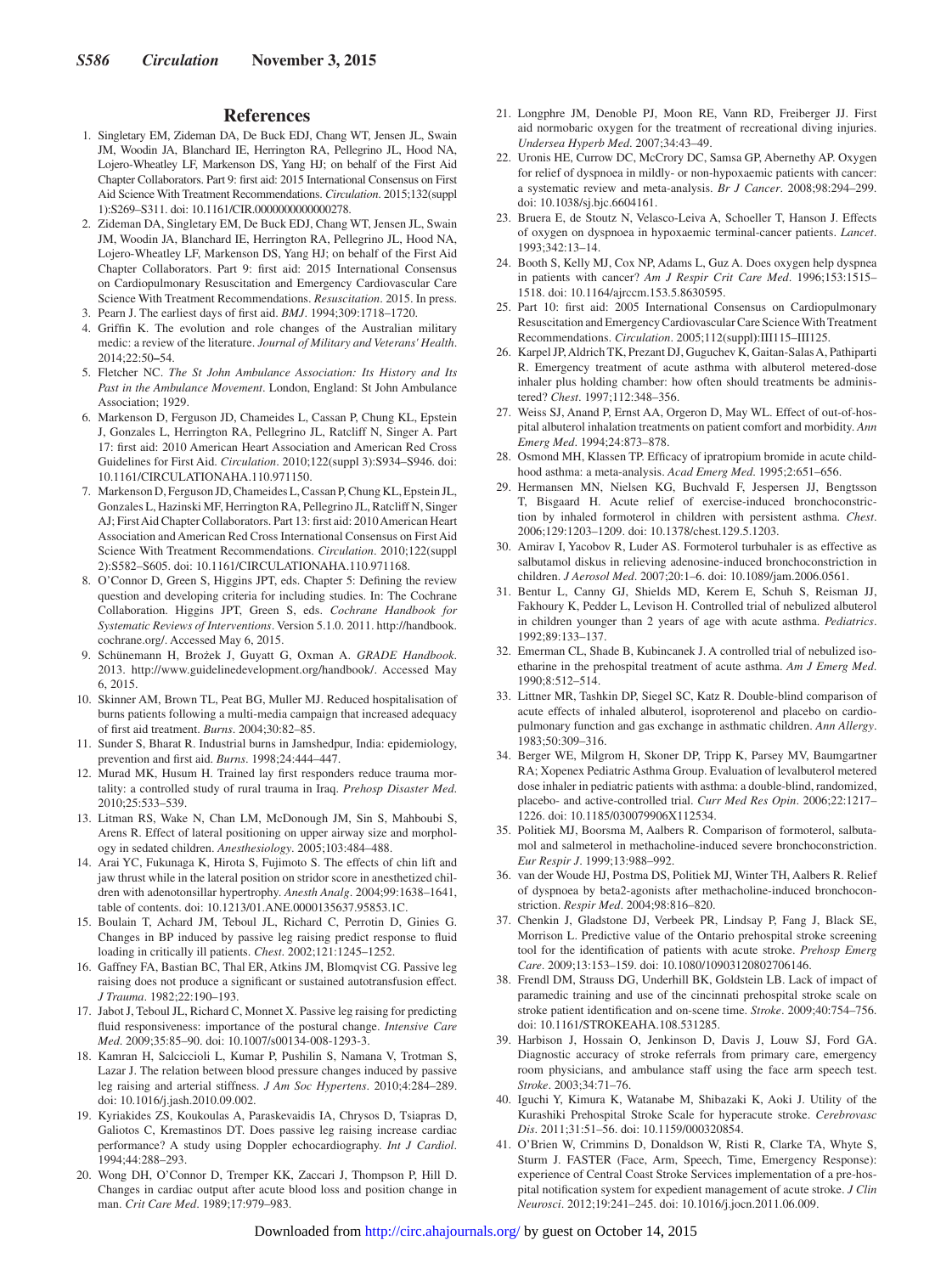- 42. Wojner-Alexandrov AW, Alexandrov AV, Rodriguez D, Persse D, Grotta JC. Houston paramedic and emergency stroke treatment and outcomes study (HoPSTO). *Stroke*. 2005;36:1512–1518. doi: 10.1161/01. STR.0000170700.45340.39.
- 43. Wall HK, Beagan BM, O'Neill J, Foell KM, Boddie-Willis CL. Addressing stroke signs and symptoms through public education: the Stroke Heroes Act FAST campaign. *Prev Chronic Dis*. 2008;5:A49.
- 44. You JS, Chung SP, Chung HS, Lee HS, Park JW, Kim HJ, Lee SH, Park I, Lee HS. Predictive value of the Cincinnati Prehospital Stroke Scale for identifying thrombolytic candidates in acute ischemic stroke. *Am J Emerg Med*. 2013;31:1699–1702. doi: 10.1016/j.ajem.2013.08.029.
- 45. Bergs J, Sabbe M, Moons P. Prehospital stroke scales in a Belgian prehospital setting: a pilot study. *Eur J Emerg Med*. 2010;17:2–6. doi: 10.1097/ MEJ.0b013e32831040ec.
- 46. Bray JE, Martin J, Cooper G, Barger B, Bernard S, Bladin C. Paramedic identification of stroke: community validation of the melbourne ambulance stroke screen. *Cerebrovasc Dis*. 2005;20:28–33. doi: 10.1159/000086201.
- 47. Bray JE, Coughlan K, Barger B, Bladin C. Paramedic diagnosis of stroke: examining long-term use of the Melbourne Ambulance Stroke Screen (MASS) in the field. *Stroke*. 2010;41:1363–1366. doi: 10.1161/ STROKEAHA.109.571836.
- 48. Buck BH, Starkman S, Eckstein M, Kidwell CS, Haines J, Huang R, Colby D, Saver JL. Dispatcher recognition of stroke using the National Academy Medical Priority Dispatch System. *Stroke*. 2009;40:2027–2030. doi: 10.1161/STROKEAHA.108.545574.
- 49. Chen S, Sun H, Lei Y, Gao D, Wang Y, Wang Y, Zhou Y, Wang A, Wang W, Zhao X. Validation of the Los Angeles pre-hospital stroke screen (LAPSS) in a Chinese urban emergency medical service population. *PLoS One*. 2013;8:e70742. doi: 10.1371/journal.pone.0070742.
- 50. De Luca A, Giorgi Rossi P, Villa GF; Stroke group Italian Society pre hospital emergency Services. The use of Cincinnati Prehospital Stroke Scale during telephone dispatch interview increases the accuracy in identifying stroke and transient ischemic attack symptoms. *BMC Health Serv Res*. 2013;13:513. doi: 10.1186/1472-6963-13-513.
- 51. Fothergill RT, Williams J, Edwards MJ, Russell IT, Gompertz P. Does use of the recognition of stroke in the emergency room stroke assessment tool enhance stroke recognition by ambulance clinicians? *Stroke*. 2013;44:3007–3012. doi: 10.1161/STROKEAHA.13.000851.
- 52. Kidwell CS, Starkman S, Eckstein M, Weems K, Saver JL. Identifying stroke in the field. Prospective validation of the Los Angeles prehospital stroke screen (LAPSS). *Stroke*. 2000;31:71–76.
- 53. Kleindorfer DO, Miller R, Moomaw CJ, Alwell K, Broderick JP, Khoury J, Woo D, Flaherty ML, Zakaria T, Kissela BM. Designing a message for public education regarding stroke: does FAST capture enough stroke? *Stroke*. 2007;38:2864–2868. doi: 10.1161/ STROKEAHA.107.484329.
- 54. Kothari RU, Pancioli A, Liu T, Brott T, Broderick J. Cincinnati Prehospital Stroke Scale: reproducibility and validity. *Ann Emerg Med*. 1999;33:373–378.
- 55. Nazliel B, Starkman S, Liebeskind DS, Ovbiagele B, Kim D, Sanossian N, Ali L, Buck B, Villablanca P, Vinuela F, Duckwiler G, Jahan R, Saver JL. A brief prehospital stroke severity scale identifies ischemic stroke patients harboring persisting large arterial occlusions. *Stroke*. 2008;39:2264–2267. doi: 10.1161/STROKEAHA.107.508127.
- 56. Nor AM, Davis J, Sen B, Shipsey D, Louw SJ, Dyker AG, Davis M, Ford GA. The Recognition of Stroke in the Emergency Room (ROSIER) scale: development and validation of a stroke recognition instrument. *Lancet Neurol*. 2005;4:727–734. doi: 10.1016/S1474-4422(05)70201-5.
- 57. Ramanujam P, Guluma KZ, Castillo EM, Chacon M, Jensen MB, Patel E, Linnick W, Dunford JV. Accuracy of stroke recognition by emergency medical dispatchers and paramedics–San Diego experience. *Prehosp Emerg Care*. 2008;12:307–313. doi: 10.1080/10903120802099526.
- 58. Studnek JR, Asimos A, Dodds J, Swanson D. Assessing the validity of the Cincinnati prehospital stroke scale and the medic prehospital assessment for code stroke in an urban emergency medical services agency. *Prehosp Emerg Care*. 2013;17:348–353. doi: 10.3109/10903127.2013.773113.
- 59. Whiteley WN, Wardlaw JM, Dennis MS, Sandercock PA. Clinical scores for the identification of stroke and transient ischaemic attack in the emergency department: a cross-sectional study. *J Neurol Neurosurg Psychiatry*. 2011;82:1006–1010. doi: 10.1136/jnnp.2010.235010.
- Yock-Corrales A, Babl FE, Mosley IT, Mackay MT. Can the FAST and ROSIER adult stroke recognition tools be applied to confirmed

childhood arterial ischemic stroke? *BMC Pediatr*. 2011;11:93. doi: 10.1186/1471-2431-11-93.

- 61. Randomised trial of intravenous streptokinase, oral aspirin, both, or neither among 17,187 cases of suspected acute myocardial infarction: ISIS-2. ISIS-2 (Second International Study of Infarct Survival) Collaborative Group. *Lancet*. 1988;2:349**–**360.
- 62. Verheugt FW, van der Laarse A, Funke-Küpper AJ, Sterkman LG, Galema TW, Roos JP. Effects of early intervention with low-dose aspirin (100 mg) on infarct size, reinfarction and mortality in anterior wall acute myocardial infarction. *Am J Cardiol*. 1990;66:267–270.
- 63. Frilling B, Schiele R, Gitt AK, Zahn R, Schneider S, Glunz HG, Gieseler U, Baumgärtel B, Asbeck F, Senges J; Maximum Individual Therapy in Acute Myocardial Infarction (MITRA); Myocardial Infarction Registry (MIR) Study Groups. Characterization and clinical course of patients not receiving aspirin for acute myocardial infarction: results from the MITRA and MIR studies. *Am Heart J*. 2001;141:200–205. doi: 10.1067/ mhj.2001.112681.
- 64. Quan D, LoVecchio F, Clark B, Gallagher JV 3rd. Prehospital use of aspirin rarely is associated with adverse events. *Prehosp Disaster Med*. 2004;19:362–365.
- 65. Barbash I, Freimark D, Gottlieb S, Hod H, Hasin Y, Battler A, Crystal E, Matetzky S, Boyko V, Mandelzweig L, Behar S, Leor J; Israeli working group on intensive cardiac care, Israel heart society. Outcome of myocardial infarction in patients treated with aspirin is enhanced by pre-hospital administration. *Cardiology*. 2002;98:141–147. doi: 66324.
- 66. Freimark D, Matetzky S, Leor J, Boyko V, Barbash IM, Behar S, Hod H. Timing of aspirin administration as a determinant of survival of patients with acute myocardial infarction treated with thrombolysis. *Am J Cardiol*. 2002;89:381–385.
- 67. Inoue N, Yamamoto A. Clinical evaluation of pediatric anaphylaxis and the necessity for multiple doses of epinephrine. *Asia Pac Allergy*. 2013;3:106–114. doi: 10.5415/apallergy.2013.3.2.106.
- 68. Järvinen KM, Sicherer SH, Sampson HA, Nowak-Wegrzyn A. Use of multiple doses of epinephrine in food-induced anaphylaxis in children. *J Allergy Clin Immunol*. 2008;122:133–138. doi: 10.1016/j. jaci.2008.04.031.
- 69. Noimark L, Wales J, Du Toit G, Pastacaldi C, Haddad D, Gardner J, Hyer W, Vance G, Townshend C, Alfaham M, Arkwright PD, Rao R, Kapoor S, Summerfield A, Warner JO, Roberts G. The use of adrenaline autoinjectors by children and teenagers. *Clin Exp Allergy*. 2012;42:284–292. doi: 10.1111/j.1365-2222.2011.03912.x.
- 70. Korenblat P, Lundie MJ, Dankner RE, Day JH. A retrospective study of epinephrine administration for anaphylaxis: how many doses are needed? *Allergy Asthma Proc*. 1999;20:383–386.
- 71. Oren E, Banerji A, Clark S, Camargo CA Jr. Food-induced anaphylaxis and repeated epinephrine treatments. *Ann Allergy Asthma Immunol*. 2007;99:429–432. doi: 10.1016/S1081-1206(10)60568-6.
- 72. Banerji A, Rudders SA, Corel B, Garth AM, Clark S, Camargo CA Jr. Repeat epinephrine treatments for food-related allergic reactions that present to the emergency department. *Allergy Asthma Proc*. 2010;31:308–316. doi: 10.2500/aap.2010.31.3375.
- 73. Rudders SA, Banerji A, Corel B, Clark S, Camargo CA Jr. Multicenter study of repeat epinephrine treatments for food-related anaphylaxis. *Pediatrics*. 2010;125:e711–e718. doi: 10.1542/peds.2009-2832.
- 74. Tsuang A, Menon N, Setia N, Geyman L, Nowak-Wegrzyn AH. Multiple epinephrine doses in food-induced anaphylaxis in children. *J. Allergy Clin. Immunol*. 2013;131:AB90.
- 75. Rudders SA, Banerji A, Katzman DP, Clark S, Camargo CA Jr. Multiple epinephrine doses for stinging insect hypersensitivity reactions treated in the emergency department. *Ann Allergy Asthma Immunol*. 2010;105:85– 93. doi: 10.1016/j.anai.2010.05.004.
- 76. Slama G, Traynard PY, Desplanque N, Pudar H, Dhunputh I, Letanoux M, Bornet FR, Tchobroutsky G. The search for an optimized treatment of hypoglycemia. Carbohydrates in tablets, solutin, or gel for the correction of insulin reactions. *Arch Intern Med*. 1990;150:589–593.
- 77. Husband AC, Crawford S, McCoy LA, Pacaud D. The effectiveness of glucose, sucrose, and fructose in treating hypoglycemia in children with type 1 diabetes. *Pediatr Diabetes*. 2010;11:154–158. doi: 10.1111/j.1399-5448.2009.00558.x.
- 78. McTavish L, Wiltshire E. Effective treatment of hypoglycemia in children with type 1 diabetes: a randomized controlled clinical trial. *Pediatr Diabetes*. 2011;12(4 Pt 2):381–387. doi: 10.1111/j.1399-5448.2010.00725.x.
- 79. Brodows RG, Williams C, Amatruda JM. Treatment of insulin reactions in diabetics. *JAMA*. 1984;252:3378–3381.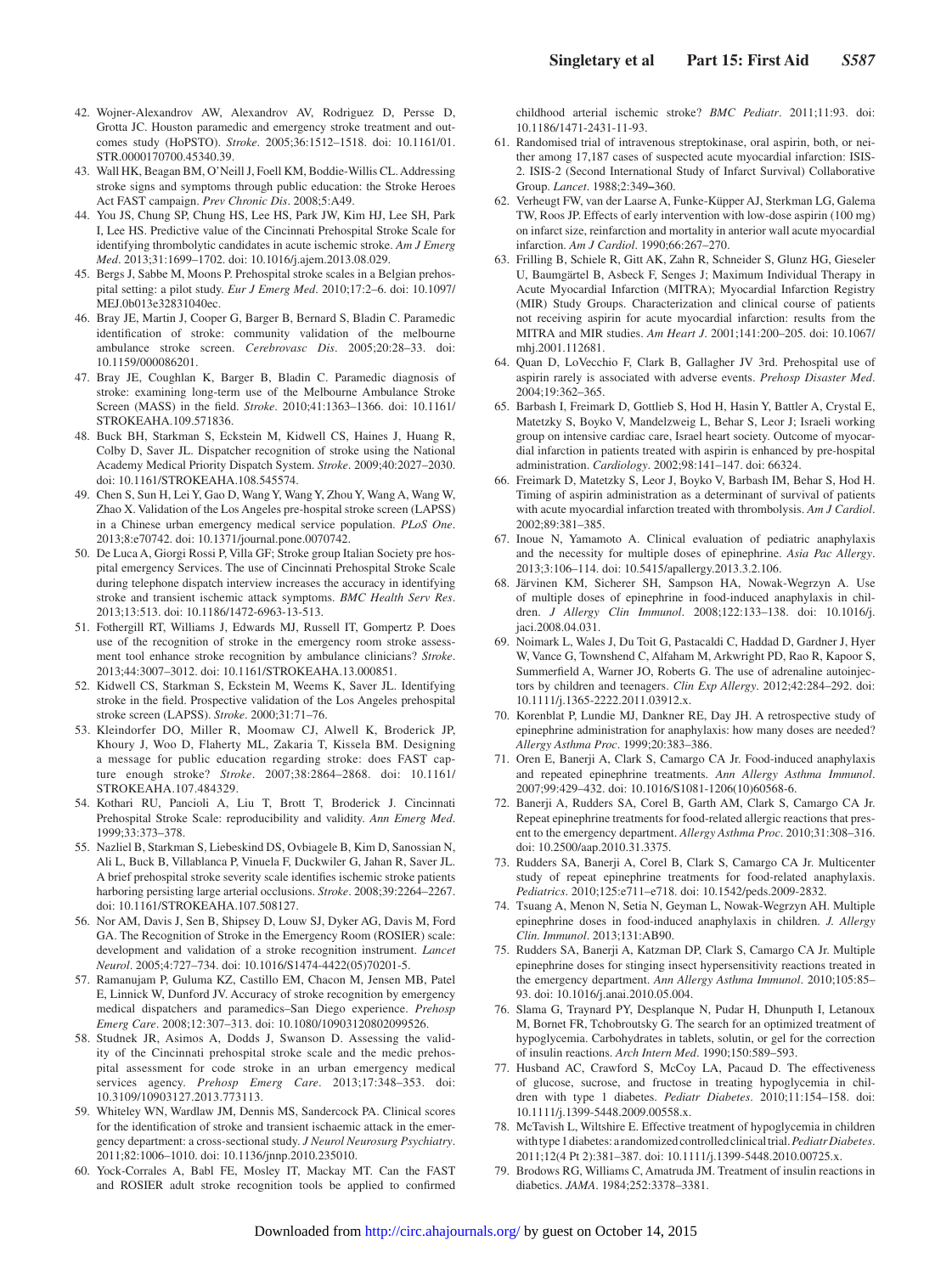- 80. Chang CQ, Chen YB, Chen ZM, Zhang LT. Effects of a carbohydrateelectrolyte beverage on blood viscosity after dehydration in healthy adults. *Chin Med J (Engl)*. 2010;123:3220–3225.
- 81. Kalman DS, Feldman S, Krieger DR, Bloomer RJ. Comparison of coconut water and a carbohydrate-electrolyte sport drink on measures of hydration and physical performance in exercise-trained men. *J Int Soc Sports Nutr*. 2012;9:1. doi: 10.1186/1550-2783-9-1.
- 82. Wong SH, Chen Y. Effect of a carbohydrate-electrolyte beverage, lemon tea, or water on rehydration during short-term recovery from exercise. *Int J Sport Nutr Exerc Metab*. 2011;21:300–310.
- 83. Ismail I, Singh R, Sirisinghe RG. Rehydration with sodium-enriched coconut water after exercise-induced dehydration. *Southeast Asian J Trop Med Public Health*. 2007;38:769–785.
- 84. Kompa S, Redbrake C, Hilgers C, Wüstemeyer H, Schrage N, Remky A. Effect of different irrigating solutions on aqueous humour pH changes, intraocular pressure and histological findings after induced alkali burns. *Acta Ophthalmol Scand*. 2005;83:467–470. doi: 10.1111/j.1600-0420.2005.00458.x.
- 85. King NA, Philpott SJ, Leary A. A randomized controlled trial assessing the use of compression versus vasoconstriction in the treatment of femoral hematoma occurring after percutaneous coronary intervention. *Heart Lung*. 2008;37:205–210. doi: 10.1016/j.hrtlng.2007.05.008.
- 86. Levy AS, Marmar E. The role of cold compression dressings in the postoperative treatment of total knee arthroplasty. *Clin Orthop Relat Res*. 1993:174–178.
- 87. Beekley AC, Sebesta JA, Blackbourne LH, Herbert GS, Kauvar DS, Baer DG, Walters TJ, Mullenix PS, Holcomb JB; 31st Combat Support Hospital Research Group. Prehospital tourniquet use in Operation Iraqi Freedom: effect on hemorrhage control and outcomes. *J Trauma*. 2008;64(2 suppl):S28–S37; discussion S37. doi: 10.1097/ TA.0b013e318160937e.
- 88. Brodie S, Hodgetts TJ, Ollerton J, McLeod J, Lambert P, Mahoney P. Tourniquet use in combat trauma: U.K. military experience. *J Spec Oper Med*. 2009;9:74–77.
- 89. King DR, van der Wilden G, Kragh JF Jr, Blackbourne LH. Forward assessment of 79 prehospital battlefield tourniquets used in the current war. *J Spec Oper Med*. 2012;12:33–38.
- 90. Kragh JF Jr, Littrel ML, Jones JA, Walters TJ, Baer DG, Wade CE, Holcomb JB. Battle casualty survival with emergency tourniquet use to stop limb bleeding. *J Emerg Med*. 2011;41:590–597. doi: 10.1016/j. jemermed.2009.07.022.
- 91. Kragh JF Jr, Nam JJ, Berry KA, Mase VJ Jr, Aden JK 3rd, Walters TJ, Dubick MA, Baer DG, Wade CE, Blackbourne LH. Transfusion for shock in US military war casualties with and without tourniquet use. *Ann Emerg Med*. 2015;65:290–296. doi: 10.1016/j.annemergmed.2014.10.021.
- 92. Kragh JF Jr, Cooper A, Aden JK, Dubick MA, Baer DG, Wade CE, Blackbourne LH. Survey of trauma registry data on tourniquet use in pediatric war casualties. *Pediatr Emerg Care*. 2012;28:1361–1365. doi: 10.1097/PEC.0b013e318276c260.
- 93. Lakstein D, Blumenfeld A, Sokolov T, Lin G, Bssorai R, Lynn M, Ben-Abraham R. Tourniquets for hemorrhage control on the battlefield: a 4-year accumulated experience. *J Trauma*. 2003;54(5 suppl):S221– S225. doi: 10.1097/01.TA.0000047227.33395.49.
- 94. Tien HC, Jung V, Rizoli SB, Acharya SV, MacDonald JC. An evaluation of tactical combat casualty care interventions in a combat environment. *J Am Coll Surg*. 2008;207:174–178. doi: 10.1016/j. jamcollsurg.2008.01.065.
- 95. Kue RC, Temin ES, Weiner SG, Gates J, Coleman MH, Fisher J, Dyer S. Tourniquet Use in a Civilian Emergency Medical Services Setting: A Descriptive Analysis of the Boston EMS Experience. *Prehosp Emerg Care*. 2015;19:399–404. doi: 10.3109/10903127.2014.995842.
- 96. Passos E, Dingley B, Smith A, Engels PT, Ball CG, Faidi S, Nathens A, Tien H; Canadian Trauma Trials Collaborative. Tourniquet use for peripheral vascular injuries in the civilian setting. *Injury*. 2014;45:573– 577. doi: 10.1016/j.injury.2013.11.031.
- 97. Cox ED, Schreiber MA, McManus J, Wade CE, Holcomb JB. New hemostatic agents in the combat setting. *Transfusion*. 2009;49 suppl 5:248S–255S. doi: 10.1111/j.1537-2995.2008.01988.x.
- 98. Ran Y, Hadad E, Daher S, Ganor O, Kohn J, Yegorov Y, Bartal C, Ash N, Hirschhorn G. QuikClot Combat Gauze use for hemorrhage control in military trauma: January 2009 Israel Defense Force experience in the Gaza Strip–a preliminary report of 14 cases. *Prehosp Disaster Med*. 2010;25:584–588.
- 99. Wedmore I, McManus JG, Pusateri AE, Holcomb JB. A special report on the chitosan-based hemostatic dressing: experience in current combat operations. *J Trauma*. 2006;60:655–658. doi: 10.1097/01. ta.0000199392.91772.44.
- 100. Brown MA, Daya MR, Worley JA. Experience with chitosan dressings in a civilian EMS system. *J Emerg Med*. 2009;37:1–7. doi: 10.1016/j. jemermed.2007.05.043.
- 101. McCrory P, Meeuwisse WH, Echemendia RJ, Iverson GL, Dvorák J, Kutcher JS. What is the lowest threshold to make a diagnosis of concussion? *Br J Sports Med*. 2013;47:268–271. doi: 10.1136/ bjsports-2013-092247.
- 102. Delaney JS, Abuzeyad F, Correa JA, Foxford R. Recognition and characteristics of concussions in the emergency department population. *J Emerg Med*. 2005;29:189–197. doi: 10.1016/j.jemermed.2005.01.020.
- 103. Maroon JC, Mathyssek C, Bost J. Cerebral concussion: a historical perspective. *Prog Neurol Surg*. 2014;28:1–13. doi: 10.1159/000358746.
- 104. Davies G, Deakin C, Wilson A. The effect of a rigid collar on intracranial pressure. *Injury*. 1996;27:647–649.
- 105. Hunt K, Hallworth S, Smith M. The effects of rigid collar placement on intracranial and cerebral perfusion pressures. *Anaesthesia*. 2001;56:511–513.
- 106. Mobbs RJ, Stoodley MA, Fuller J. Effect of cervical hard collar on intracranial pressure after head injury. *ANZ J Surg*. 2002;72:389–391.
- 107. Kolb JC, Summers RL, Galli RL. Cervical collar-induced changes in intracranial pressure. *Am J Emerg Med*. 1999;17:135–137.
- 108. Raphael JH, Chotai R. Effects of the cervical collar on cerebrospinal fluid pressure. *Anaesthesia*. 1994;49:437–439.
- 109. Stone MB, Tubridy CM, Curran R. The effect of rigid cervical collars on internal jugular vein dimensions. *Acad Emerg Med*. 2010;17:100–102. doi: 10.1111/j.1553-2712.2009.00624.x.
- 110. Dodd FM, Simon E, McKeown D, Patrick MR. The effect of a cervical collar on the tidal volume of anaesthetised adult patients. *Anaesthesia*. 1995;50:961–963.
- 111. Lin HL, Lee WC, Chen CW, Lin TY, Cheng YC, Yeh YS, Lin YK, Kuo LC. Neck collar used in treatment of victims of urban motorcycle accidents: over- or underprotection? *Am J Emerg Med*. 2011;29:1028–1033. doi: 10.1016/j.ajem.2010.06.003.
- 112. Yava A, Koyuncu A, Tosun N, Kiliç S. Effectiveness of local cold application on skin burns and pain after transthoracic cardioversion. *Emerg Med J*. 2012;29:544–549. doi: 10.1136/emj.2010.098053.
- 113. Nguyen NL, Gun RT, Sparnon AL, Ryan P. The importance of immediate cooling–a case series of childhood burns in Vietnam. *Burns*. 2002;28:173–176.
- 114. Heinrich JJ, Brand DA, Cuono CB. The role of topical treatment as a determinant of infection in outpatient burns. *J Burn Care Rehabil*. 1988;9:253–257.
- 115. Subrahmanyam M. Topical application of honey in treatment of burns. *Br J Surg*. 1991;78:497–498.
- 116. Subrahmanyam M. Honey dressing versus boiled potato peel in the treatment of burns: a prospective randomized study. *Burns*. 1996;22:491–493.
- 117. Diangelis AJ, Andreasen JO, Ebeleseder KA, Kenny DJ, Trope M, Sigurdsson A, Andersson L, Bourguignon C, Flores MT, Hicks ML, Lenzi AR, Malmgren B, Moule AJ, Pohl Y, Tsukiboshi M; International Association of Dental Traumatology. International Association of Dental Traumatology guidelines for the management of traumatic dental injuries: 1. Fractures and luxations of permanent teeth. *Dent Traumatol*. 2012;28:2–12. doi: 10.1111/j.1600-9657.2011.01103.x.
- 118. Khademi AA, Saei S, Mohajeri MR, Mirkheshti N, Ghassami F, Torabi nia N, Alavi SA. A new storage medium for an avulsed tooth. *J Contemp Dent Pract*. 2008;9:25–32.
- 119. Ahangari Z, Alborzi S, Yadegari Z, Dehghani F, Ahangari L, Naseri M. The effect of propolis as a biological storage media on periodontal ligament cell survival in an avulsed tooth: an *in vitro* study. *Cell J*. 2013;15:244–249.
- 120. Rajendran P, Varghese NO, Varughese JM, Murugaian E. Evaluation, using extracted human teeth, of Ricetral as a storage medium for avulsions–an *in vitro* study. *Dent Traumatol*. 2011;27:217–220. doi: 10.1111/j.1600-9657.2011.00988.x.
- 121. Gopikrishna V, Thomas T, Kandaswamy D. A quantitative analysis of coconut water: a new storage media for avulsed teeth. *Oral Surg Oral Med Oral Pathol Oral Radiol Endod*. 2008;105:e61–e65. doi: 10.1016/j. tripleo.2007.08.003.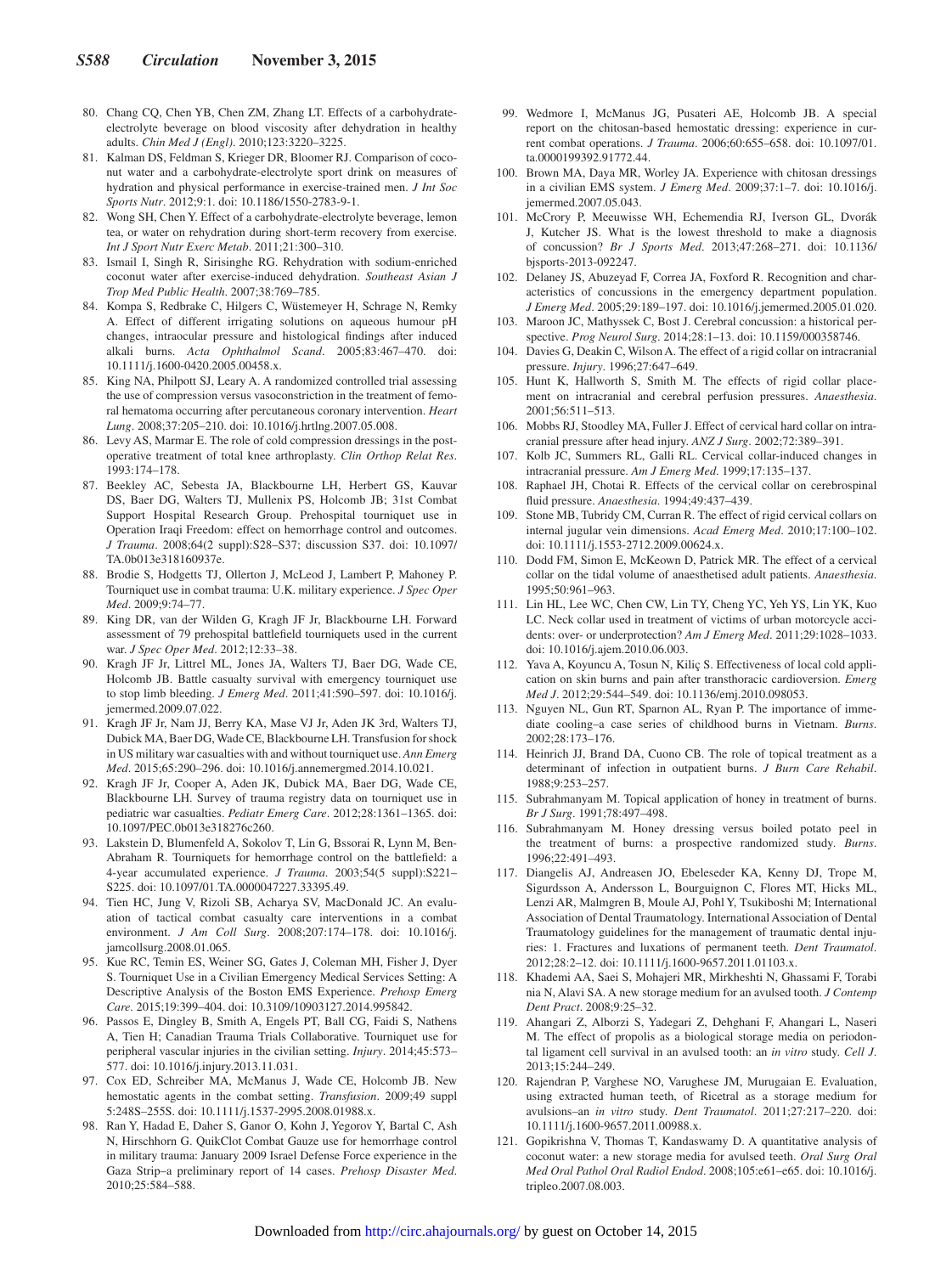- 122. Lekic PC, Kenny DJ, Barrett EJ. The influence of storage conditions on the clonogenic capacity of periodontal ligament cells: implications for tooth replantation. *Int Endod J*. 1998;31:137–140.
- 123. Martin MP, Pileggi R. A quantitative analysis of Propolis: a promising new storage media following avulsion. *Dent Traumatol*. 2004;20:85–89. doi: 10.1111/j.1600-4469.2004.00233.x.
- 124. Patel S, Dumsha TC, Sydiskis RJ. Determining periodontal ligament (PDL) cell vitality from exarticulated teeth stored in saline or milk using fluorescein diacetate. *Int Endod J*. 1994;27:1–5.
- 125. Werder P, von Arx T, Chappuis V. Treatment outcome of 42 replanted permanent incisors with a median follow-up of 2.8 years. *Schweiz Monatsschr Zahnmed*. 2011;121:312–320.
- 126. Chen H, Huang B. (-)-Epigallocatechin-3-gallate: a novel storage medium for avulsed teeth. *Dent Traumatol*. 2012;28:158–160. doi: 10.1111/j.1600-9657.2011.01066.x.
- 127. Andreasen JO, Borum MK, Jacobsen HL, Andreasen FM. Replantation of 400 avulsed permanent incisors. 2. Factors related to pulpal healing. *Endod Dent Traumatol*. 1995;11:59–68.
- 128. Andreasen JO, Borum MK, Jacobsen HL, Andreasen FM. Replantation of 400 avulsed permanent incisors. 4. Factors related to periodontal ligament healing. *Endod Dent Traumatol*. 1995;11:76–89.

KEY WORDS: emergency ■ injury